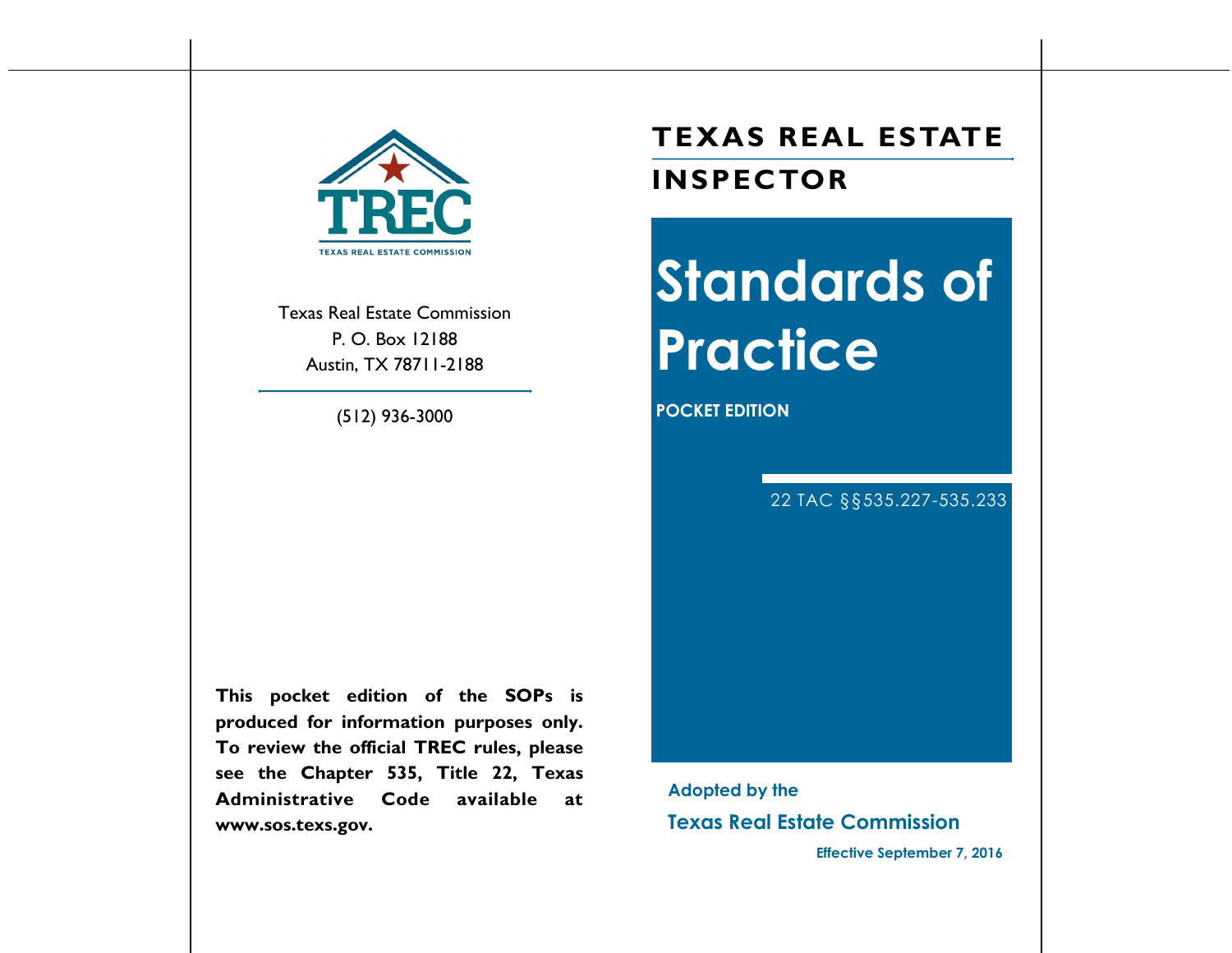nent as outlined in clause (ii) of this subpar agraph, provided that the first page of the report contains a notice either in bold or underlined reading substantially similar to the following: "This report was prepared for a buyer or seller in accordance with the client's requirements. The report addresses a single system or component and is not intended as a substitute for a complete standard inspection of the property. Standard inspections performed by a license holder and reported on a Commission promulgated report form may contain additional information a buyer should consider in making a decision to purchase."

- (i) If the client requires the use of a report form that does not contain the notice, the inspector may attach the notice to the first page of the report at the time the report is prepared by the inspector:
- (ii) An inspection is considered to be of a single system or component if the inspection only addresses one of the following or a portion thereof:
	- (I) foundation;
	- (II) framing/structure, as outlined in §535.213(e)(2) of this title;
	- (III) building enclosure;
	- (IV) roof system;
	- (V) plumbing system;
	- (VI) electrical system;
	- (VII) HVAC system;
	- (VIII) a single appliance; or
	- (IX) a single optional system as stated in the Standards of Practice.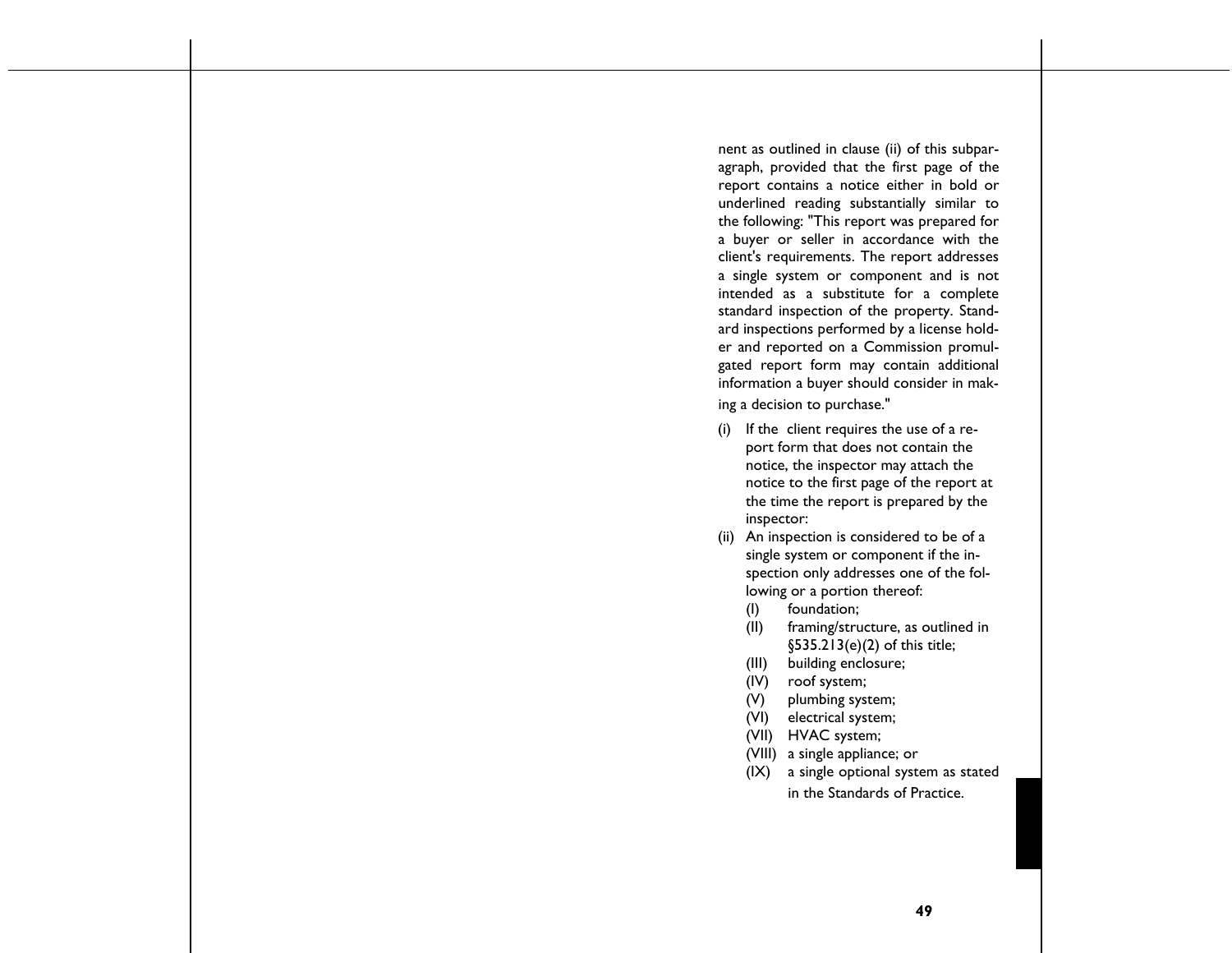sponding section in the body of the report form.

- (6) This section does not apply to the following:
	- (A) re-inspections of a property performed for the same client;
	- (B) inspections performed for or required by a lender or governmental agency;
	- (C) inspections for which federal or state law requires use of a different report;
	- (D) quality control construction inspections of new homes performed for builders, including phased construction inspections, inspections performed solely to determine compliance with building codes, warranty or underwriting requirements, or inspections required by a municipality and the builder or other entity requires use of a different report, and the first page of the report contains a notice either in bold or underlined reading substantially similar to the following: "This report was prepared for a builder or other entity in accordance with the builder's requirements. The report is not intended as a substitute for an inspection of the property by an inspector of the buyer's choice. Standard inspections performed by a license holder and reported on Commission promulgated report forms may contain additional information a buyer should consider in making a decision to purchase." If a report form required for use by the builder or builder's employee does not contain the notice, the inspector may attach the notice to the first page of the report at the time the report is prepared by the inspector;
	- (E) an inspection of a building or addition that is not substantially complete; or
	- (F) inspections of a single system or compo-

# **TABLE OF CONTENTS**

# **GENERAL PROVISONS**

#### Scope 1

- Definitions 2
- General Requirements 4
	- General Limitations 5
	- Controlling Provision 8
	- Departure provision 8
		- Enforcement 9

# STRUCTURAL SYSTEMS 10

- Foundations 10 Grading and Drainage 11
- Roof Covering Materials 12
- Roof Structures & Attics 13
- Interior Walls, Ceilings, Floors, & Doors 14
- Exterior Walls, Doors, and Windows 15
	- Exterior and Interior Glazing 16
	- Interior and Exterior Stairways 17
		- Fireplaces and Chimneys 17
- Porches, Balconies, Decks, and Carports 18

### ELECTRICAL SYSTEMS 19

Service Entrance and Panels 19

Branch Circuits, Connected Devices, and

Fixtures 20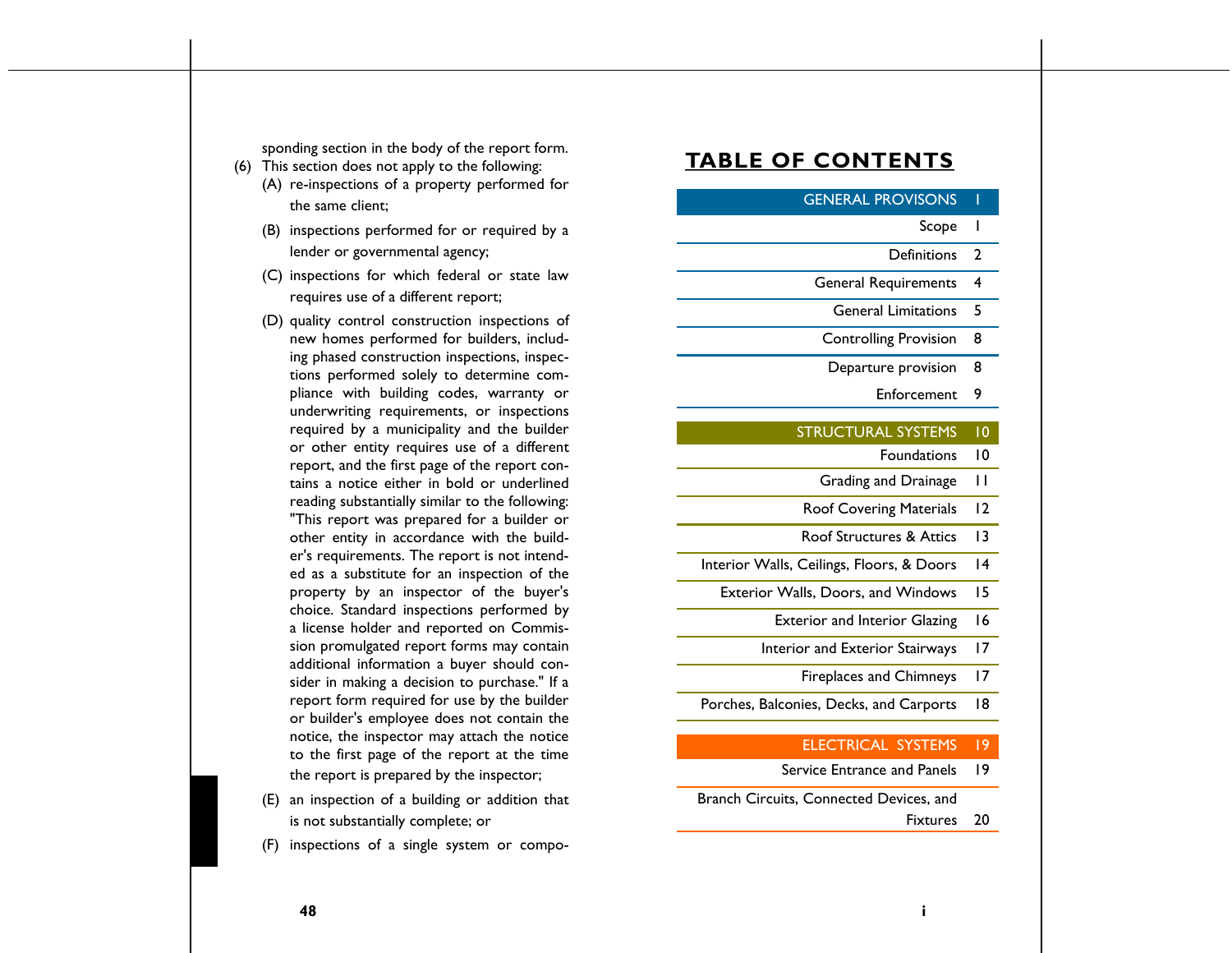# **TABLE OF CONTENTS**

# HEATING, VENTILATION, AND AIR CONDITIONING SYSTEMS 23

- Heating Equipment 23
- Cooling Equipment 25
	- Duct Systems 27
- General Limitations (HVAC) 28

### PLUMBING SYSTEMS 29

- Plumbing Systems 29
	- Water Heaters 31
- Hydro-Massage Therapy Equipment 34

# APPLIANCES 35

- General Provisions (Appliances) 35
	- Dishwasher 35
	- Food Waste Disposers 36
- Range Hood and Exhaust Systems 36

Electric or Gas Ranges, Cooktops, and

| Ovens                                   | 36 |
|-----------------------------------------|----|
| Microwave Ovens                         | 37 |
| Mechanical Exhaust systems and Bathroom |    |
| Heaters                                 | 37 |
| Garage Door Operators                   | 38 |
| Dryer Exhaust Systems                   | 38 |

- (K) delete Subsection L., Other, of Section I., Structural Systems; Subsection E., Other of Section IV, Plumbing Supply, Distribution Systems and Fixtures and Subsection I., Other of Section V., Appliances;
- (L) as the inspector deems necessary:
	- (i) allocate such space for comments in: (I) the "Additional Information Provid
		- ed by the Inspector" section; and (II) each section provided for com-
		- ments for each inspected item;
	- (ii) attach additional pages of comments; or
	- (iii) both;
- (M) include a service agreement/inspection contract or contractual terms between the inspector and a client with the standard form under the "Additional Information Provided by the Inspector" section or as an attachment to the standard form; and

(N) attach additional pages to the form if:

(i) it is necessary to report the inspection of a component, or system not contained in the standard form; or

(ii) the space provided on the form is inadequate for a complete reporting of the Inspection.

- (4) The inspector shall renumber the pages of the standard form to correspond with any changes made necessary due to adjusting the space for comments or adding additional items and shall number all pages of the report, including any addenda.
- (5) The inspector shall indicate, by checking the appropriate boxes on the form, whether each item was inspected, not inspected, not present, or deficient and explain the findings in the corre-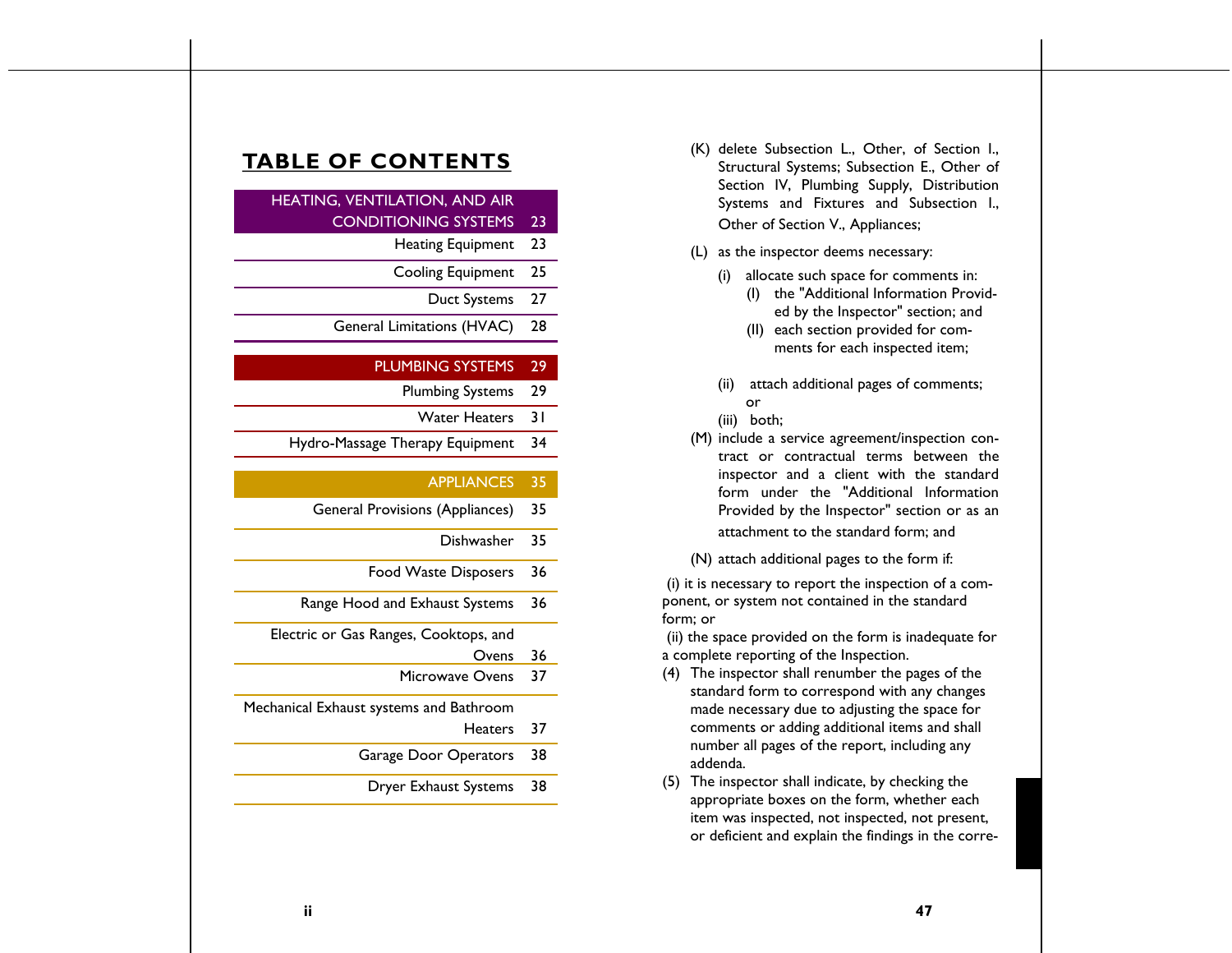the Commission. Except as specifically permitted by this section, the inspector shall reproduce the text of the standard form verbatim and the spacing, borders and placement of text on the page must appear to be identical to that in the printed version of the standard form.

- (3) An inspector may make the following changes to the standard form:
	- (A) delete the line for name and license number, of the sponsoring inspector, if the inspection was performed solely by a professional inspector;
	- (B) change the typeface; provided that it is no smaller than a 10 point font;
	- (C) change the color of the typeface and checkboxes;
	- (D) use legal sized (8-1/2" by 14") paper;
	- (E) add a cover page to the report form;
	- (F) add footers to each page of the report except the first page and may add headers to each page of the report;
	- (G) place the property identification and page number at either the top or bottom of the page;
	- (H) add subheadings under items, provided that the numbering of the standard items remains consistent with the standard form;
	- (I) list other items in the corresponding appropriate section of the report form and additional captions, letters, and check boxes for those items;
	- (J) delete inapplicable subsections of Section VI., Optional Systems, and re-letter any remaining subsections;

# **TABLE OF CONTENTS**

# OPTIONAL COMPONENTS OR

# SYSTEMS 39

- Limitations (Optional Systems) 39
	- Scope (Optional Systems) 39
- Landscape Irrigation (Sprinkler) Systems 39

Swimming Pools, Spas, Hot Tubs, and

- Equipment 40
- Outbuildings 42
- Private Water Wells 42

# OTHER RELATED RULES 44

- Inspection Reports 44
- Standard Inspection Report Form 44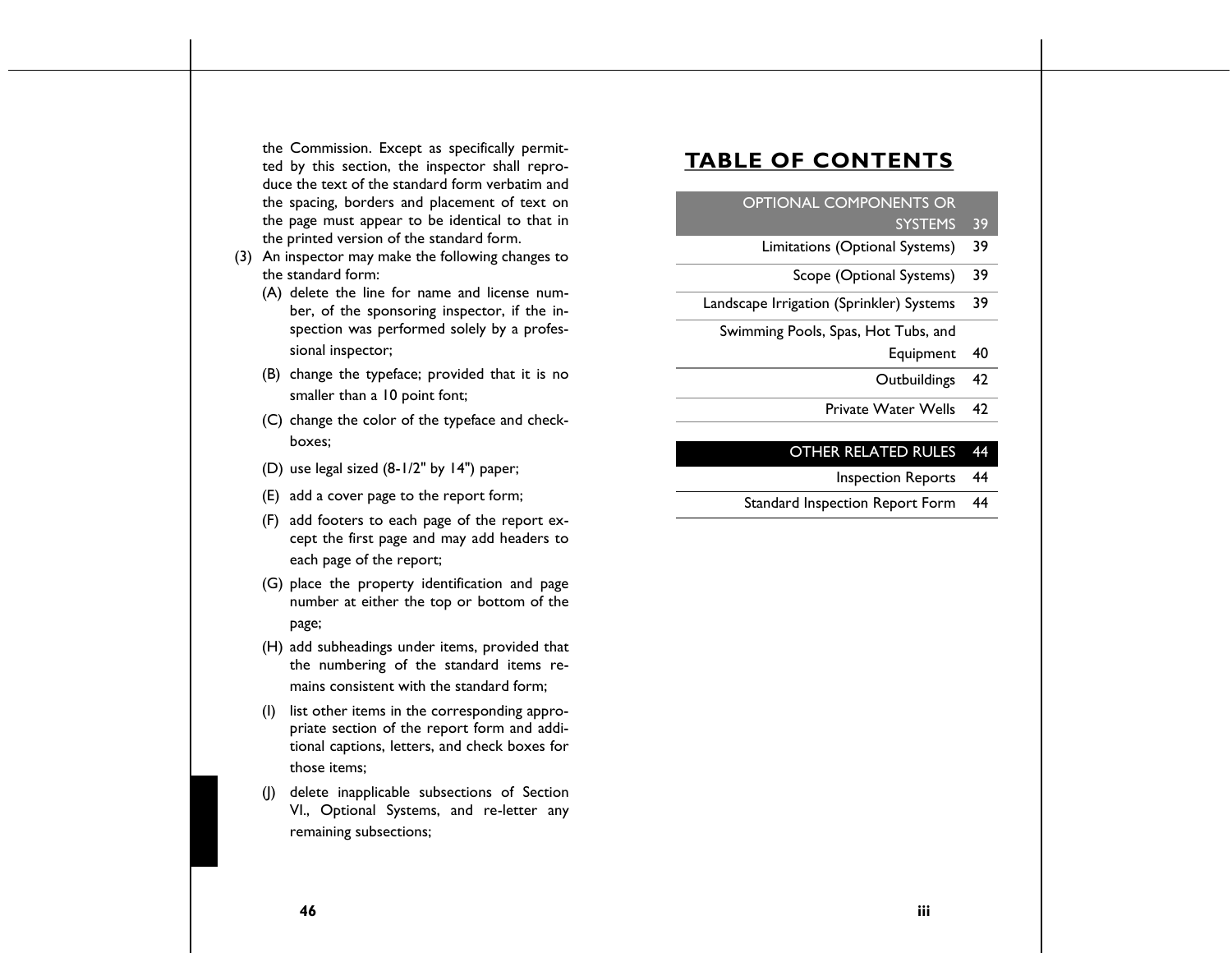served deficiencies and other items required to be reported; and

(2) deliver the report to the person for whom the inspection was performed within three days unless otherwise agreed in writing by the client.

### *22 TAC §535.222(b)*

The inspection report shall include:

- (1) the name and license number of each inspector who participated in performing the inspection, as well as the name(s) and license number(s) of any supervising real estate inspector(s) and sponsoring professional inspector(s), if applicable;
- (2) the address or other unique description of the property on each page of the report; and
- (3) the client's name.

### **STANDARD INSPECTION REPORT FORM**

**\_\_\_\_\_\_\_\_\_\_\_\_\_\_\_\_\_\_\_\_\_\_\_\_\_\_\_\_\_\_\_\_\_\_**

### *22 TAC §535.223*

The Commission adopts by reference Property Inspection Report Form REI 7-5, approved by the Commission for use in reporting inspections results. This document is published by and available from the Commission website: www.trec.texas.gov, or by writing to the Commission at Texas Real Estate Commission, P.O. Box 12188, Austin, Texas 78711- 2188.

- (1) Except as provided by this section, inspections performed for a prospective buyer or prospective seller of substantially complete one-to-four family residential property shall be reported on Form REI 7-5 adopted by the Commission ("the standard form").
- (2) Inspectors may reproduce the standard form by computer or from printed copies obtained from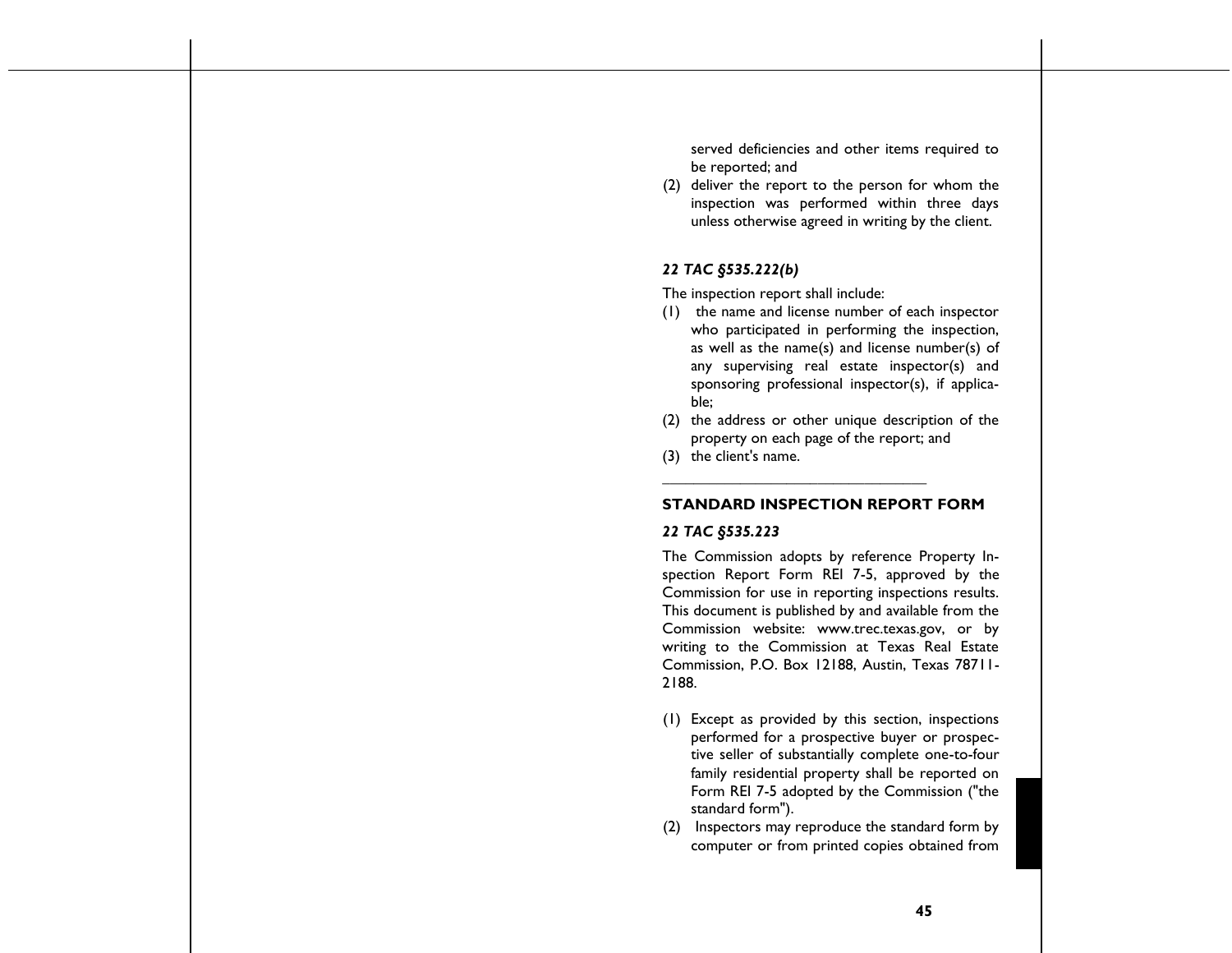(iii) the proximity of any known water wells, underground cisterns, water supply lines, bodies of water, sharp slopes or breaks, easement lines, property lines, soil absorption systems, swimming pools, or sprinkler systems;

(B) report as Deficient:

(i) visual or olfactory evidence of effluent seepage or flow at the surface of the ground;

(ii) inoperative aerators or dosing pumps; and

(iii) deficiencies in:

(I) accessible components;

(II) functional flow;

(III) site drainage and clearances around or adjacent to the system; and

(IV) the aerobic discharge system.

(2) The inspector is not required to:

(A) excavate or uncover the system or its components;

(B) determine the size, adequacy, or efficiency of the system; or

(C) determine the type of construction used.

# **OTHER REALTED RULES**

### **INSPECTION REPORTS**

### *22 TAC §535.222(a)*

For each inspection, the inspector shall: (1) prepare a written inspection report noting ob-

# GENERAL PROVISIONS

### **SCOPE**

### *22 TAC §535.227(a)*

- (1) These standards of practice apply when a professional inspector or real estate inspector who is licensed under this chapter accepts employment to perform a real estate inspection for a prospective buyer or seller of real property.
- (2) These standards of practice define the minimum requirements for a real estate inspection conducted on a one to four family unit that is substantially completed. Substantially completed means the stage of construction when a new building, addition, improvement, or alteration to an existing building can be occupied or used for its intended purpose .
- (3) For the purposes of these standards of practice a real estate inspection :
	- (A) is a limited visual survey and basic performance evaluation of the systems and components of a building using normal controls that provides information regarding the general condition of a residence at the time of inspection;
	- (B) is not intended to be a comprehensive investigation or exploratory probe to determine the cause or effect of deficiencies noted by the inspector; and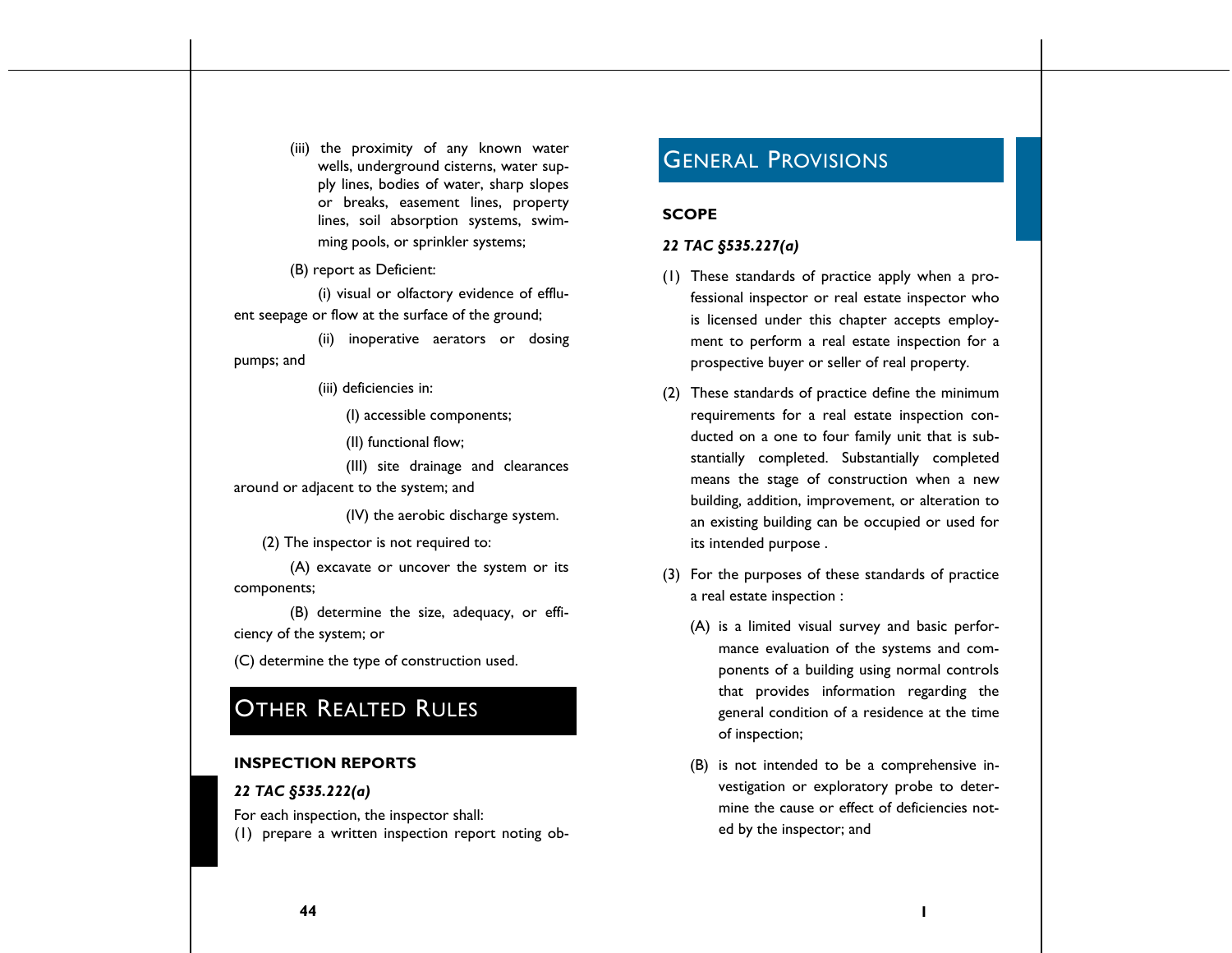### (C) does not require the use of:

- (i) specialized equipment, including but not limited to :
	- (I) thermal imaging equipment;
	- (II) moisture meters;
	- (III) gas or carbon monoxide detection equipment;
	- (IV) environmental testing equipment and devices;
	- (V) elevation determination devices; or
	- (VI) ladders capable of reaching surfaces over one story above ground surfaces; or
- (ii) specialized procedures, including but not limited to:
	- (I) environmental testing;
	- (II) elevation measurement;
	- (III) calculations; or
	- (IV) any method employing destructive testing that damages otherwise sound materials or finishes.
- (4) These standards of practice do not prohibit an inspector from providing a higher level of inspection performance than required by these standards of practice or from inspecting components and systems in addition to those listed under the standards of practice.

**\_\_\_\_\_\_\_\_\_\_\_\_\_\_\_\_\_\_\_\_\_\_\_\_\_\_\_\_\_\_\_\_\_\_**

# **DEFINITIONS**

### *22 TAC §535.227(b)*

### coliform testing;

- (C) report:
	- (i) the type of pump and storage equipment;
	- (ii) the proximity of any known septic system;
- (D) report as Deficient deficiencies in:
	- (i) water pressure and flow and performance of pressure switches;
	- (ii) the condition of accessible equipment and components; and
	- (iii) the well head, including improper site drainage and clearances.
- (2) The inspector is not required to:
	- (A) open, uncover, or remove the pump, heads, screens, lines, or other components of the system;
	- (B) determine the reliability of the water supply or source; or
	- (C) locate or verify underground water leaks.

# **PRIVATE SEWAGE DISPOSAL (SEPTIC) SYSTEMS.**

### *22 TAC §535.233(g)*

- (1) The inspector shall:
	- (A) report:
		- (i) the type of system;

**\_\_\_\_\_\_\_\_\_\_\_\_\_\_\_\_\_\_\_\_\_\_\_\_\_\_\_\_\_\_\_\_\_\_**

(ii) the location of the drain or distribution field;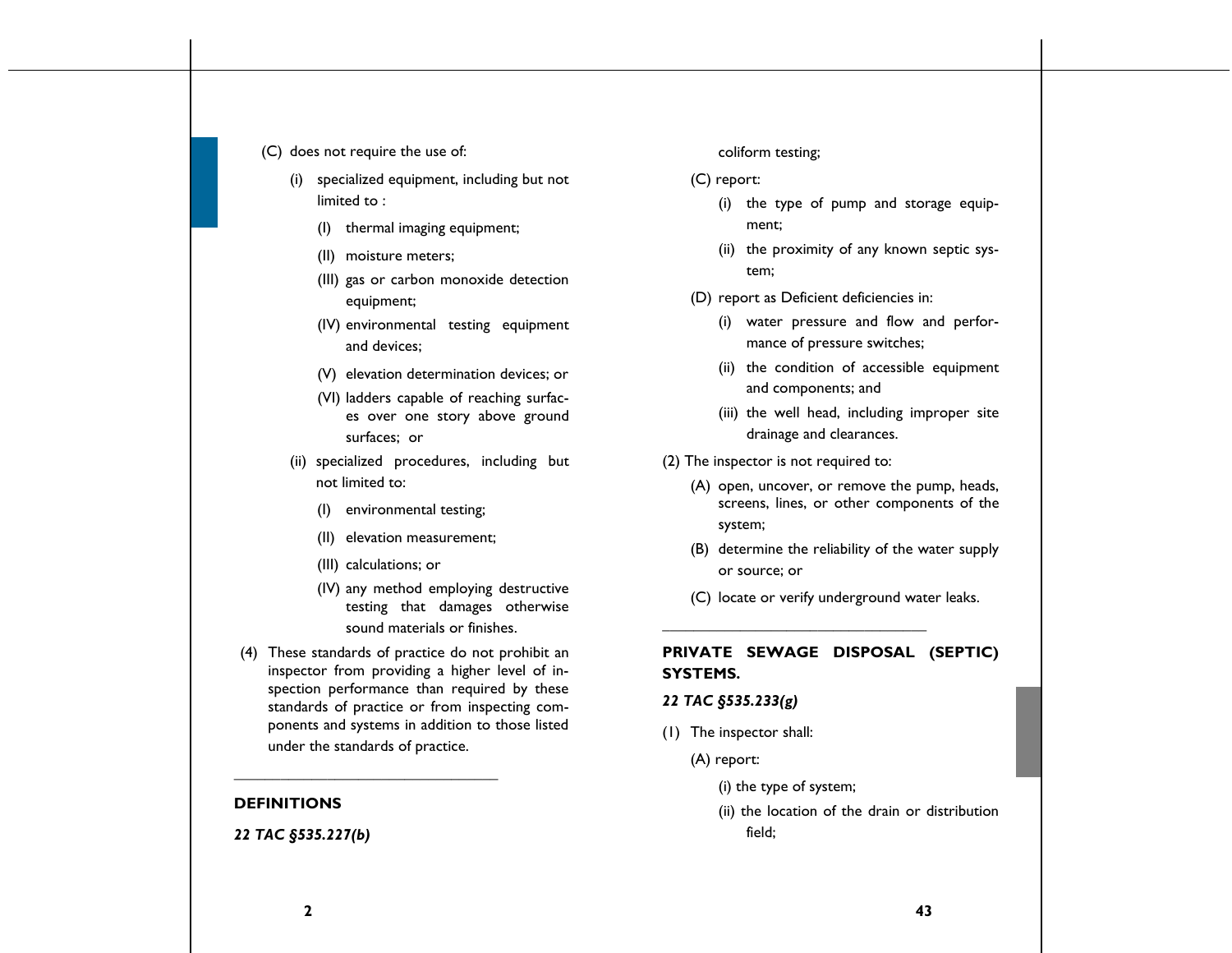ter tables;

- (G) determine the effectiveness of entrapment covers;
- (H) determine the presence of pool shell or sub -surface leaks; or
- (I) inspect ancillary equipment such as computer controls, covers, chlorinators or other chemical dispensers, or water ionization devices or conditioners other than required by this section.

### **OUTBUILDINGS**

### *22 TAC §535.233(e)*

(1) The inspector shall report as Deficient the absence or failure in performance of ground-fault circuit interrupter protection devices in gradelevel portions of unfinished accessory buildings used for storage or work areas, boathouses, and boat hoists; and

**\_\_\_\_\_\_\_\_\_\_\_\_\_\_\_\_\_\_\_\_\_\_\_\_\_\_\_\_\_\_\_\_\_\_**

(2) The inspector shall report as Deficient deficiencies in the structural, electrical, plumbing, heating, ventilation, and cooling systems that these standards of practice require to be reported for the principal building.

### **PRIVATE WATER WELLS**

**\_\_\_\_\_\_\_\_\_\_\_\_\_\_\_\_\_\_\_\_\_\_\_\_\_\_\_\_\_\_\_\_\_\_**

### *22 TAC §535.233(f)*

- (1) The inspector shall:
	- (A) operate at least two fixtures simultaneously;
	- (B) recommend or arrange to have performed
- (1) **Accessible** -In the reasonable judgment of the inspector, capable of being approached, entered, or viewed without:
	- (A) hazard to the inspector;
	- (B) having to climb over obstacles, moving furnishings or large, heavy, or fragile objects;
	- (C) using specialized equipment or procedures;
	- (D) disassembling items other than covers or panels intended to be removed for inspection;
	- (E) damaging property, permanent construction or building finish; or
	- (F) using a ladder for portions of the inspection other than the roof or attic space.
- (2) **Chapter 1102**  Texas Occupations Code, Chapter 1102.
- (3) **Component**  A part of a system.
- (4) **Cosmetic**  Related only to appearance or aesthetics, and not related to performance, operability, or water penetration.
- (5) **Deficiency**  In the reasonable judgment of the inspector, a condition that:
	- (A) adversely and materially affects the performance of a system, or component; or
	- (B) constitutes a hazard to life, limb, or property as specified by these standards of practice.
- (6) **Deficient--**Reported as having one or more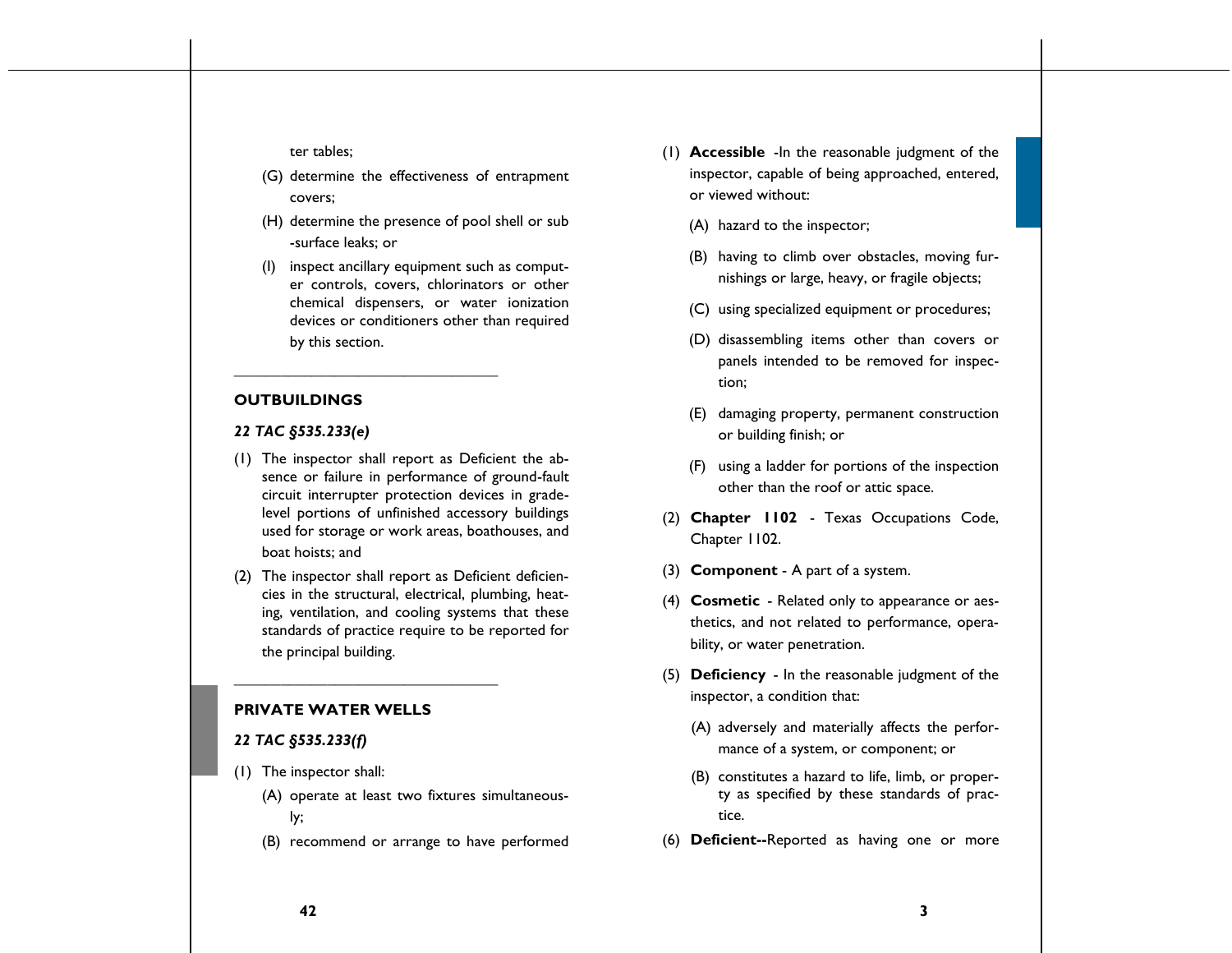### deficiencies.

- (7) **Inspect** To operate in normal ranges using ordinary controls at typical settings, look at and examine accessible systems or components and report observed deficiencies as specified by these standards of practice.
- (8) **Performance** Achievement of an operation, function or configuration relative to accepted industry standard practices with consideration of age and normal wear and tear from ordinary use.
- (9) **Report** To provide the inspector's opinions and findings on the standard inspection report form as required by §535.222 and §535.223 of this title.
- (10)**Standards of practice** §535.227 535.233 of this title.

### **GENERAL REQUIREMENTS**

**\_\_\_\_\_\_\_\_\_\_\_\_\_\_\_\_\_\_\_\_\_\_\_\_\_\_\_\_\_\_\_\_\_\_**

### *22 TAC §535.227(c)*

The inspector shall:

- (1) operate fixed or installed equipment and appliances listed herein in at least one mode with ordinary controls at typical settings;
- (2) visually inspect accessible systems or components from near proximity to the systems and components, and from the interior of the attic and crawl spaces; and
- (3) complete the standard inspection report form as required by §535.222 and §535.223 of this title.

**\_\_\_\_\_\_\_\_\_\_\_\_\_\_\_\_\_\_\_\_\_\_\_\_\_\_\_\_\_\_\_\_\_\_**

trical equipment that lacks bonding;

- (iii) the absence of or deficiencies in safety barriers;
- (iv) water leaks in above-ground pipes and equipment;
- (v) the absence or failure in performance of ground-fault circuit interrupter protection devices; and
- (vi) deficiencies in:
	- (I) surfaces;
	- (II) tiles, coping, and decks;
	- (III) slides, steps, diving boards, handrails, and other equipment;
	- (IV) drains, skimmers, and valves;
	- (V) filters, gauges, pumps, motors, controls, and sweeps;
	- (VI) lighting fixtures; and
	- (VII) the pool heater that these standards of practice require to be reported for the heating system.
- (2) The inspector is not required to:
	- (A) disassemble filters or dismantle or otherwise open any components or lines;
	- (B) operate valves;
	- (C) uncover or excavate any lines or concealed components of the system;
	- (D) fill the pool, spa, or hot tub with water;
	- (E) inspect any system that has been winterized, shut down, or otherwise secured;
	- (F) determine the presence of sub-surface wa-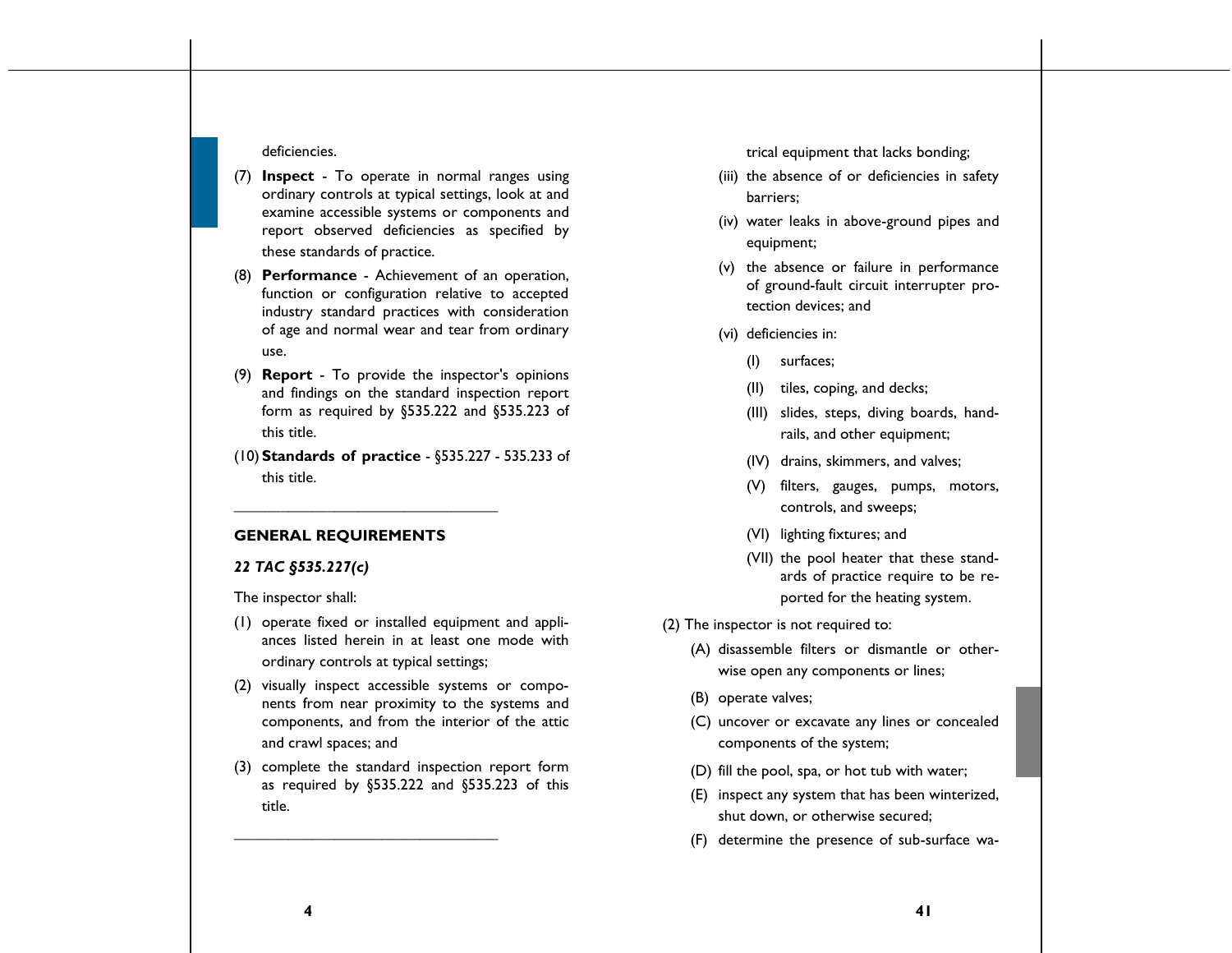- (iv) the absence of a backflow prevention device;
- (v) the absence of shut-off valves between the water meter and backflow device;
- (vi) deficiencies in the performance and mounting of the controller;
- (vii) missing or damaged components; and
- (viii) deficiencies in the performance of the water emission devices; such as, sprayer heads, rotary sprinkler heads, bubblers or drip lines.
- (2) The inspector is not required to inspect:
	- (A) for effective coverage of the irrigation system;
	- (B) the automatic function of the controller;
	- (C) the effectiveness of the sensors; such as, rain, moisture, wind, flow or freeze sensors; or
	- (D) sizing and effectiveness of backflow prevention device.

# **SWIMMING POOLS, SPAS, HOT TUBS, AND EQUIPMENT**

**\_\_\_\_\_\_\_\_\_\_\_\_\_\_\_\_\_\_\_\_\_\_\_\_\_\_\_\_\_\_\_\_\_\_**

### *22 TAC §535.233(d)*

- (1) The inspector shall:
	- (A) report the type of construction;
	- (B) report as Deficient:
		- (i) the presence of a single blockable main drain (potential entrapment hazard);
		- (ii) a pump motor, blower, or other elec-

### **GENERAL LIMITATIONS**

### *22 TAC §535.227(d)*

The inspector is not required to:

- (1) inspect:
	- (A) items other than those listed within these standards of practice;
	- (B) elevators;
	- (C) detached buildings, decks, docks, fences, or waterfront structures or related equipment;
	- (D) anything buried, hidden, latent, or concealed;
	- (E) sub-surface drainage systems;
	- (F) automated or programmable control systems, automatic shut-off, photoelectric sensors, timers, clocks, metering devices, signal lights, lightning arrestor system, remote controls, security or data distribution systems, solar panels or smart home automation components; or
	- (G) concrete flatwork such as driveways, sidewalks, walkways, paving stones or patios;
- (2) report:
	- (A) past repairs that appear to be effective and workmanlike except as specifically required by these standards;
	- (B) cosmetic or aesthetic conditions; or
	- (C) wear and tear from ordinary use;
- (3) determine:
	- (A) the presence or absence of pests, termites, or other wood-destroying insects or organisms;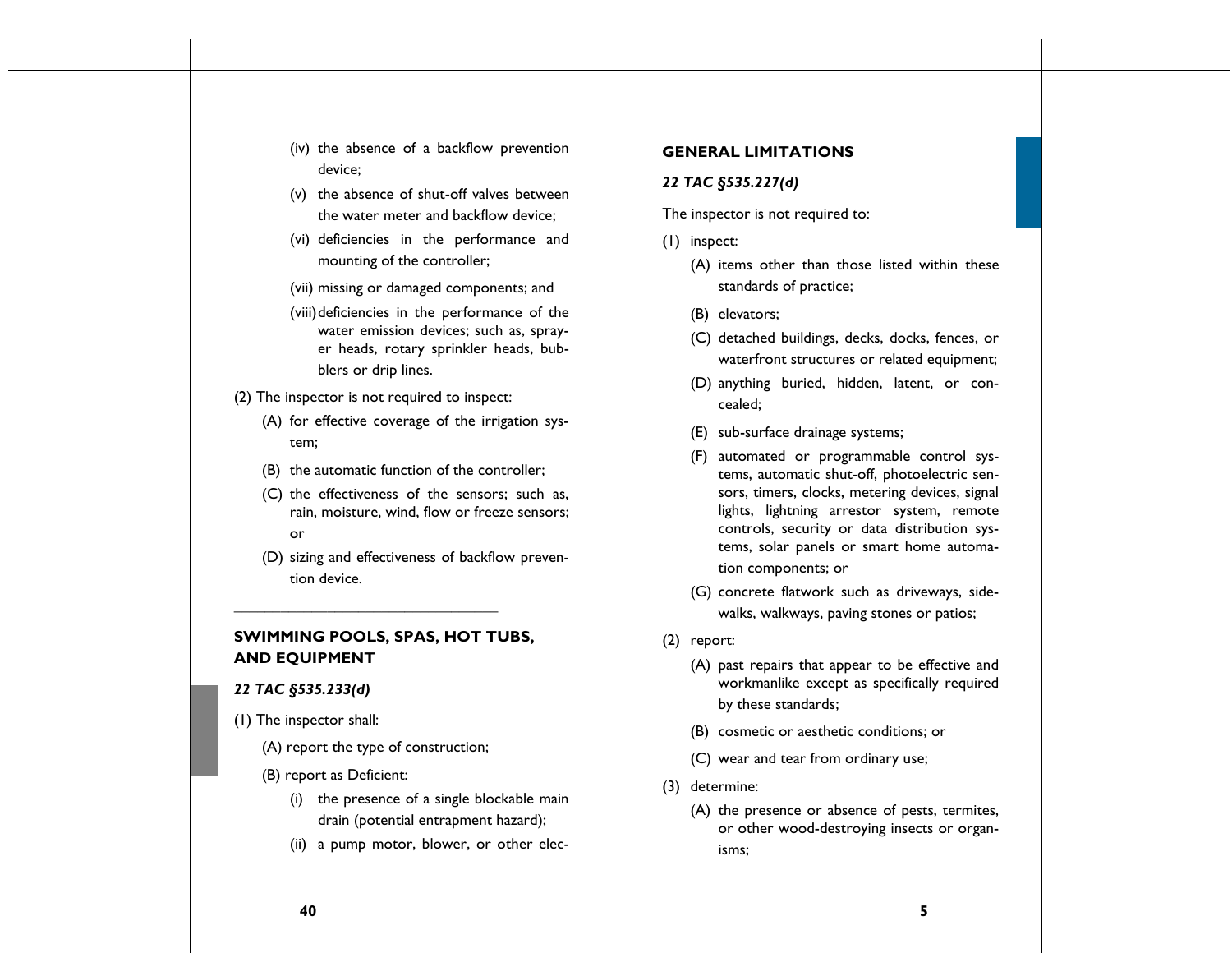- (B) the presence, absence, or risk of:
	- (i) asbestos;
	- (ii) lead-based paint;
	- (iii) mold, mildew;
	- (iv) corrosive or contaminated drywall "Chinese Drywall"; or
	- (v) any other environmental hazard, environmental pathogen, carcinogen, toxin, mycotoxin, pollutant, fungal presence or activity, or poison;
- (C) types of wood or preservative treatment and fastener compatibility; or
- (D) the cause or source of a condition;
- (E) the cause or effect of deficiencies;
- (F) any of the following issues concerning a system or component:
	- (i) insurability or warrantability;
	- (ii) suitability, adequacy, compatibility, capacity, reliability, marketability, or operating costs;
	- (iii) recalls, counterfeit products, or product lawsuits;
	- (iv) life expectancy or age;
	- (v) energy efficiency, vapor barriers, or thermostatic performance;
	- (vi) compliance with any code, listing, testing or protocol authority;
	- (vii) utility sources; or
	- (viii)manufacturer or regulatory requirements, except as specifically required by these standards;

# OPTIONAL COMPONENTS OR SYSTEMS

### **LIMITATIONS**

### *22 TAC §535.233(a)*

An inspector is not required to inspect the components or systems described under this section.

**\_\_\_\_\_\_\_\_\_\_\_\_\_\_\_\_\_\_\_\_\_\_\_\_\_\_\_\_\_\_\_\_\_\_**

### **SCOPE**

### *22 TAC §535.233(b)*

If an inspector agrees to inspect a component or system described under this section, the general provisions under §535.227 and the provisions and requirements of this section applicable to that system or component apply.

# **LANDSCAPE IRRIGATION (SPRINKLER) SYSTEMS**

**\_\_\_\_\_\_\_\_\_\_\_\_\_\_\_\_\_\_\_\_\_\_\_\_\_\_\_\_\_\_\_\_\_\_**

### *22 TAC §535.233(c)*

- (1) The inspector shall:
	- (A) manually operate all zones or stations on the system through the controller;

(B) report as Deficient:

- (i) the absence of a rain or moisture sensor,
- (ii) inoperative zone valves;
- (iii) surface water leaks;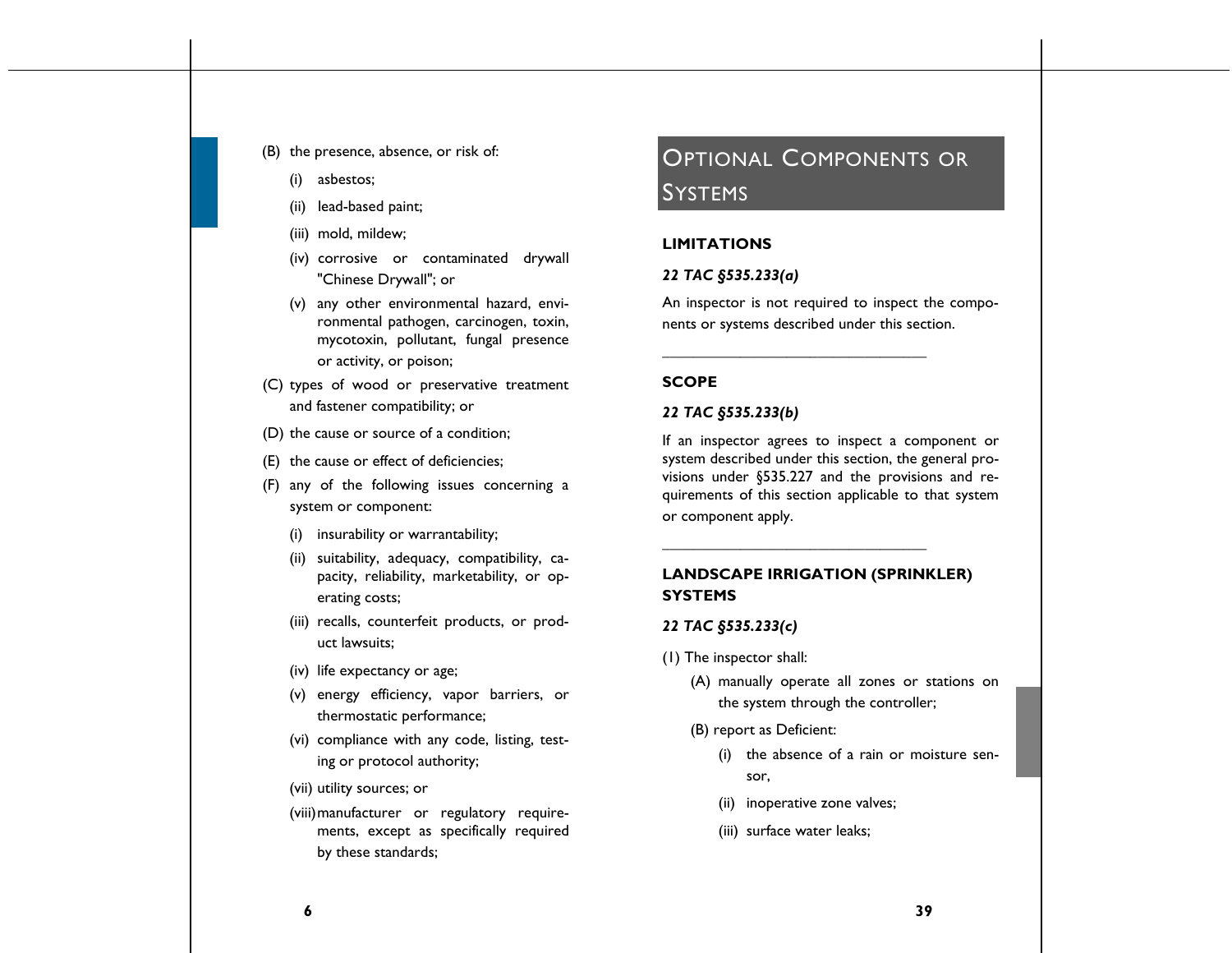- (4) ducts that do not terminate outside the building; and
- (5) a gas heater that is not vented to the exterior of the building unless the unit is listed as an unvented type.

### **GARAGE DOOR OPERATORS**

**\_\_\_\_\_\_\_\_\_\_\_\_\_\_\_\_\_\_\_\_\_\_\_\_\_\_\_\_\_\_\_\_\_\_**

### *22 TAC §535.232(h)*

The inspector shall report as Deficient:

- (1) inoperative units;
- (2) deficiencies in performance or mounting;
- (3) missing or damaged components;
- (4) installed photoelectric sensors located more than six inches above the garage floor; and
- (5) door locks or side ropes that have not been removed or disabled.

### **DRYER EXHAUST SYSTEMS**

### *22 TAC §535.232(i)*

The inspector shall report as Deficient:

**\_\_\_\_\_\_\_\_\_\_\_\_\_\_\_\_\_\_\_\_\_\_\_\_\_\_\_\_\_\_\_\_\_\_**

- (1) missing or damaged components;
- (2) the absence of a dryer exhaust system when provisions are present for a dryer;
- (3) ducts that do not terminate to the outside of the building;
- (4) screened terminations; and
- (5) ducts that are not made of metal with a smooth interior finish.
- (4) anticipate future events or conditions, including but not limited to:
	- (A) decay, deterioration, or damage that may occur after the inspection;
	- (B) deficiencies from abuse, misuse or lack of use;
	- (C) changes in performance of any component or system due to changes in use or occupancy;
	- (D) the consequences of the inspection or its effects on current or future buyers and sellers;
	- (E) common household accidents, personal injury, or death;
	- (F) the presence of water penetrations; or
	- (G) future performance of any item;
- (5) operate shut-off, safety, stop, pressure or pressure-regulating valves or items requiring the use of codes, keys, combinations, or similar devices;
- (6) designate conditions as safe;
- (7) recommend or provide engineering, architectural, appraisal, mitigation, physical surveying, realty, or other specialist services;
- (8) review historical records, installation instructions, repair plans, cost estimates, disclosure documents, or other reports;
- (9) verify sizing, efficiency, or adequacy of the ground surface drainage system;
- (10) verify sizing, efficiency, or adequacy of the gutter and downspout system;
- (11) operate recirculation or sump pumps;
- (12) remedy conditions preventing inspection of any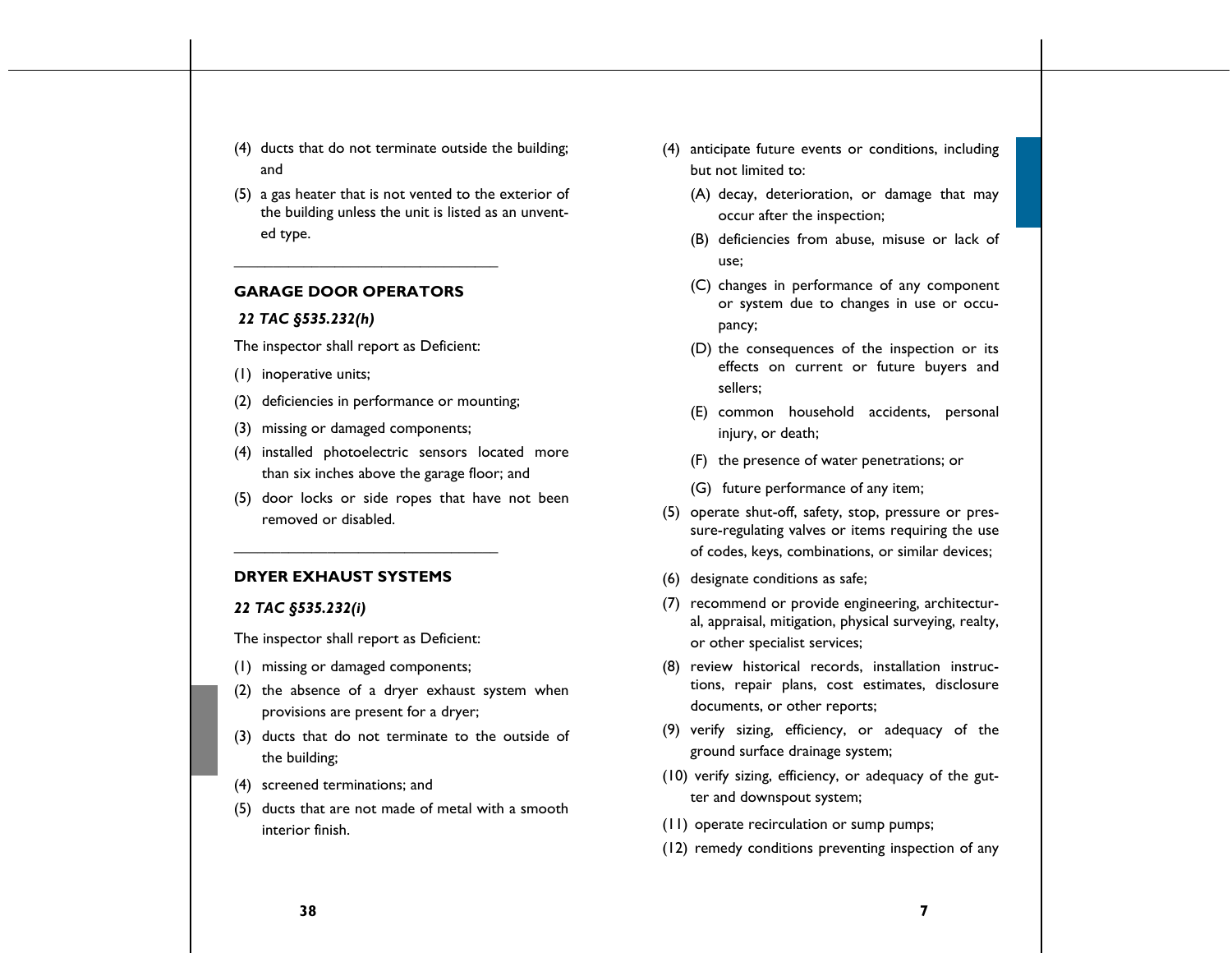#### item;

- (13) apply open flame or light a pilot to operate any appliance;
- (14) turn on decommissioned equipment, systems or utility services; or
- (15) provide repair cost estimates, recommendations, or re-inspection services.

**\_\_\_\_\_\_\_\_\_\_\_\_\_\_\_\_\_\_\_\_\_\_\_\_\_\_\_\_\_\_\_\_\_\_**

**\_\_\_\_\_\_\_\_\_\_\_\_\_\_\_\_\_\_\_\_\_\_\_\_\_\_\_\_\_\_\_\_\_\_**

### **CONFLICTS**

### *22 TAC §535.227(e)*

In the event of a conflict between the general provisions set out in this section, and specific provisions specified elsewhere in the standards of practice, specific provisions shall take precedence.

### **DEPARTURE PROVISION**

# *22 TAC §535.227(f)*

- (1) An inspector may depart from the inspection of a component or system required by the standards of practice only if:
	- (A) the inspector and client agree the item is not to be inspected;
	- (B) the inspector is not qualified to inspect the item;
	- (C) in the reasonable judgment of the inspector, the inspector determines that:
		- (i) conditions exist that prevent inspection of an item;
		- (ii) conditions or materials are hazardous to the health or safety of the inspector;

that exceeds six feet in length;

- (8) gas appliance connectors that are concealed within or extended through walls, floors, partitions, ceilings or appliance housings;
- (9) deficiencies in:
	- (A) thermostat accuracy (within 25 degrees at a setting of 350° F);
	- (B) mounting and performance;
	- (C) gas shut-off valves;
	- (D) access to a gas shutoff valves that prohibits full operation; and
	- (E) gas appliance connector materials.

**\_\_\_\_\_\_\_\_\_\_\_\_\_\_\_\_\_\_\_\_\_\_\_\_\_\_\_\_\_\_\_\_\_\_**

### **MICROWAVE OVENS**

### *22 TAC §535.232(f)*

The inspector shall inspect built-in units and report as Deficient:

- (1) inoperative units;
- (2) deficiencies in performance or mounting; and
- (3) missing or damaged components.

**\_\_\_\_\_\_\_\_\_\_\_\_\_\_\_\_\_\_\_\_\_\_\_\_\_\_\_\_\_\_\_\_\_\_**

# **MECHANICAL EXHAUST SYSTEMS AND BATHROOM HEATERS**

### *22 TAC §535.232(g)*

The inspector shall report as Deficient:

- (1) inoperative units;
- (2) deficiencies in performance or mounting;
- (3) missing or damaged components;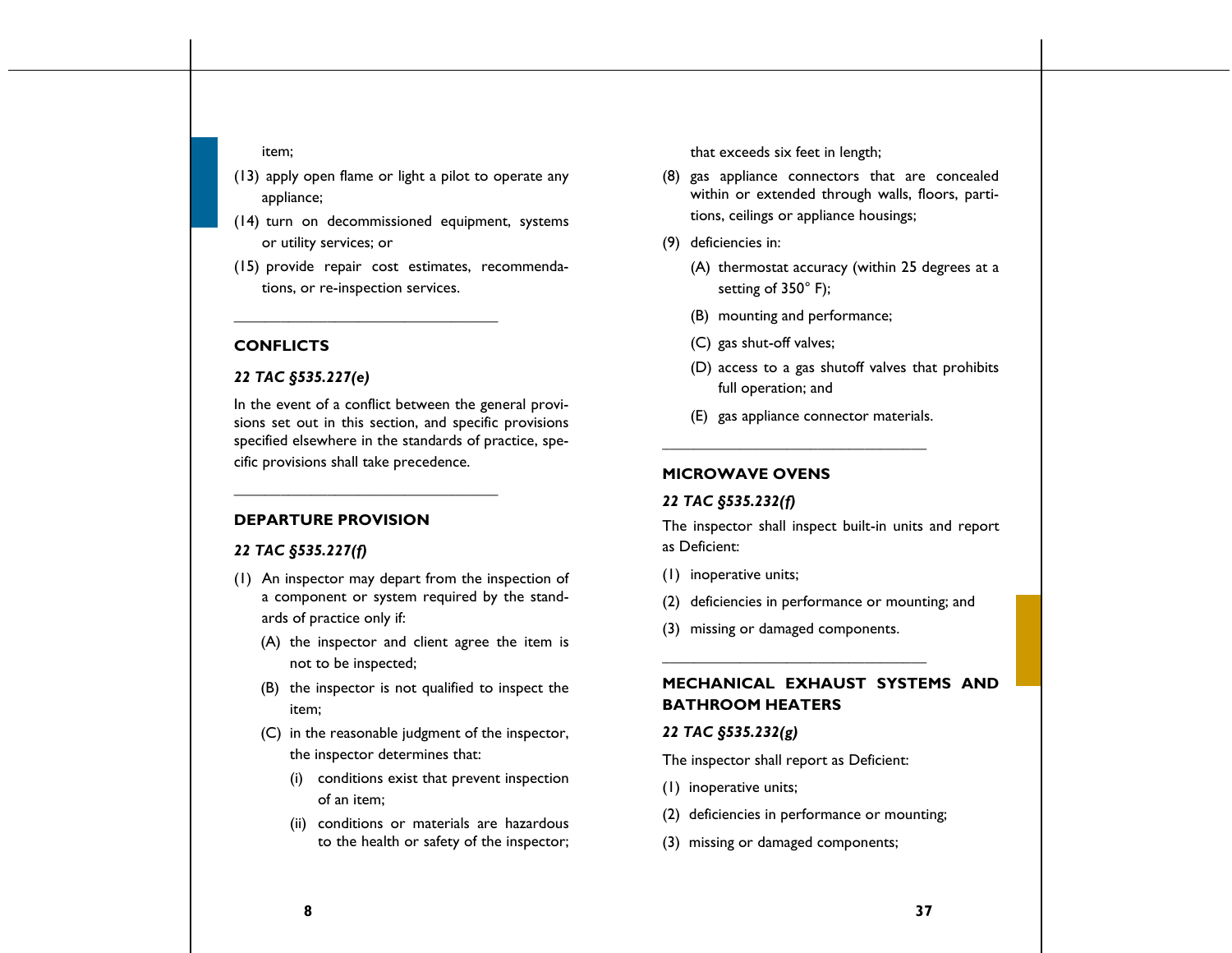- (2) deficiencies in performance or mounting;
- (3) missing or damaged components; and

**\_\_\_\_\_\_\_\_\_\_\_\_\_\_\_\_\_\_\_\_\_\_\_\_\_\_\_\_\_\_\_\_\_\_**

(4) the presence of active water leaks.

### **RANGE HOODS AND EXHAUST SYSTEMS**

#### *22 TAC §535.232(d)*

The inspector shall report as Deficient:

- (1) inoperative units;
- (2) deficiencies in performance or mounting;
- (3) missing or damaged components;
- (4) ducts that do not terminate outside the building, if the unit is not of a re-circulating type or configuration; and
- (5) improper duct material.

# **ELECTRIC OR GAS RANGES, COOKTOPS, AND OVENS**

### *22 TAC §535.232(e)*

The inspector shall report as Deficient:

**\_\_\_\_\_\_\_\_\_\_\_\_\_\_\_\_\_\_\_\_\_\_\_\_\_\_\_\_\_\_\_\_\_\_**

- (1) inoperative units;
- (2) missing or damaged components;
- (3) combustible material within thirty inches above the cook top burners;
- (4) absence of an anti-tip device, if applicable;
- (5) gas leaks;
- (6) the absence of a gas shutoff valve within six feet of the appliance;
- (7) the absence of a gas appliance connector or one

or

- (iii) the actions of the inspector may cause damage to the property; or
- (D) the item is a common element of a multifamily development and is not in physical contact with the unit being inspected, such as the foundation under another building or a part of the foundation under another unit in the same building.
- (2) If an inspector departs from the inspection of a component or system required by the standards of practice, the inspector shall:
	- (A) notify the client at the earliest practical opportunity that the component or system will not be inspected; and
	- (B) make an appropriate notation on the inspection report form, stating the reason the component or system was not inspected.
- (3) If the inspector routinely departs from inspection of a component or system required by the standards of practice, and the inspector has reason to believe that the property being inspected includes that component or system, the earliest practical opportunity for the notice required by this subsection is the first contact the inspector makes with the prospective client.

**\_\_\_\_\_\_\_\_\_\_\_\_\_\_\_\_\_\_\_\_\_\_\_\_\_\_\_\_\_\_\_\_\_\_**

### **ENFORCEMENT**

### *22 TAC §535.227(g)*

Enforcement. Failure to comply with the standards of practice is grounds for disciplinary action as prescribed by Chapter 1102.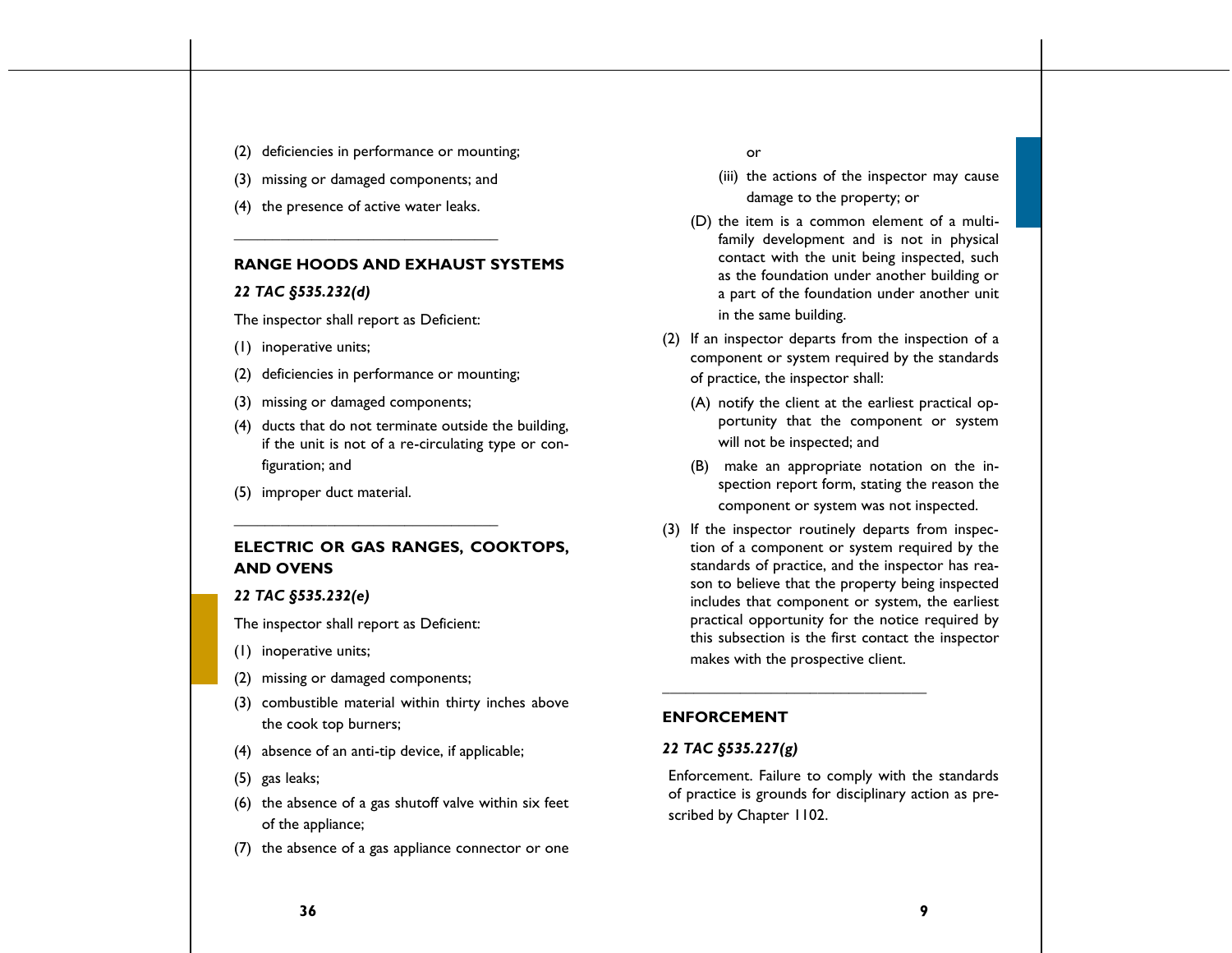# STRUCTURAL SYSTEMS

### **FOUNDATIONS**

### *22 TAC §535.228(a)*

- (1) The inspector shall:
	- (A) render a written opinion as to the performance of the foundation; and
	- (B) report:
		- (i) the type of foundations;
		- (ii) the vantage point from which the crawl space was inspected;
	- (C) report present and visible indications of adverse performance of the foundation, such as:
		- (i) binding, out-of-square, or non-latching doors;
		- (ii) framing or frieze board separations;
		- (iii) sloping floors;
		- (iv) window, wall, floor, or ceiling cracks or separations; and
		- (v) rotating, buckling, cracking, or deflecting masonry cladding.
	- (D) report as Deficient:
		- (i) deteriorated materials;
		- (ii) deficiencies in foundation components such as; beams, joists, bridging, blocking, piers, posts, pilings, columns, sills or subfloor;
		- (iii) deficiencies in retaining walls related to

# **APPLIANCES**

### **GENERAL PROVISIONS**

### *22 TAC §535.232(a)*

The inspector is not required to:

- (1) operate or determine the condition of other auxiliary components of inspected items;
- (2) test for microwave oven radiation leaks;
- (3) inspect self-cleaning functions;
- (4) disassemble appliances;
- (5) determine the adequacy of venting systems; or
- (6) determine proper routing and lengths of duct systems.

### **DISHWASHERS**

### *22 TAC §535.232(b)*

The inspector shall report as Deficient:

**\_\_\_\_\_\_\_\_\_\_\_\_\_\_\_\_\_\_\_\_\_\_\_\_\_\_\_\_\_\_\_\_\_\_**

- (1) inoperative units;
- (2) deficiencies in performance or mounting;
- (3) rusted, missing or damaged components;
- (4) the presence of active water leaks; and
- (5) the absence of backflow prevention. **\_\_\_\_\_\_\_\_\_\_\_\_\_\_\_\_\_\_\_\_\_\_\_\_\_\_\_\_\_\_\_\_\_\_**

### **FOOD WASTE DISPOSERS**

### *22 TAC §535.232(c)*

The inspector shall report as Deficient:

(1) inoperative units;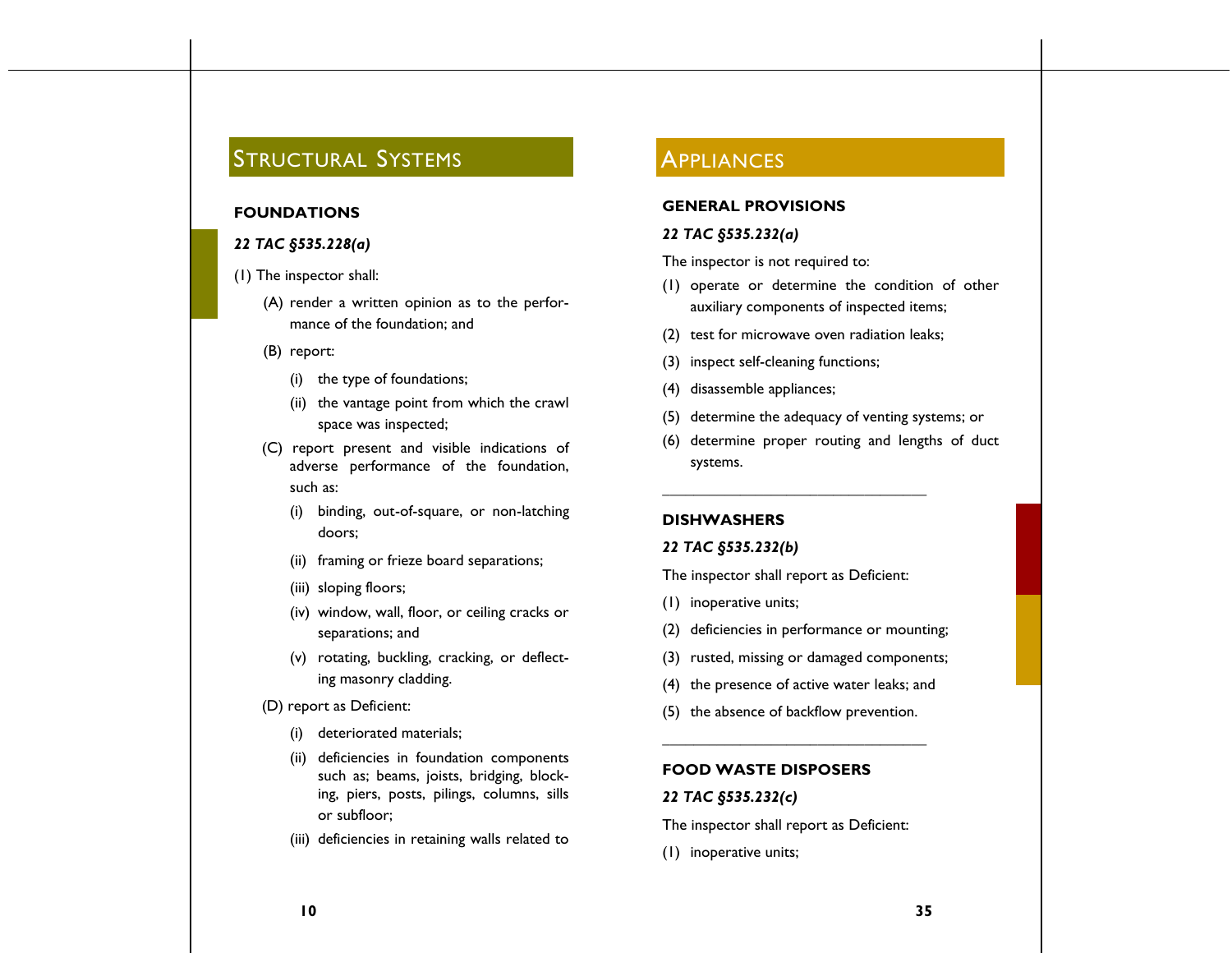- (ii) gas shut-off valves;
- (iii) access to a gas shutoff valves that prohibit full operation;
- (iv) gas appliance connector materials; and
- (v) vent pipe, draft hood, draft, proximity to combustibles, and vent termination point and clearances.

### **HYDRO-MASSAGE THERAPY EQUIPMENT**

# *22 TAC §535.231(c)*

(1) The inspector shall report as Deficient:

**\_\_\_\_\_\_\_\_\_\_\_\_\_\_\_\_\_\_\_\_\_\_\_\_\_\_\_\_\_\_\_\_\_\_**

- (A) inoperative units;
- (B) the presence of active leaks;
- (C) deficiencies in components and performance;
- (D) missing and damaged components;
- (E) the absence of an opening that would allow access to equipment for inspection, service, repair or replacement without removing permanent construction or building finish; and
- (F) the absence or failure of operation of ground-fault circuit interrupter protection devices; and
- (2) The inspector is not required to determine the adequacy of self-draining features of circulation systems.

foundation performance;

- (iv) exposed or damaged reinforcement;
- (v) crawl space ventilation that is not performing; and
- (vi) crawl space drainage that is not performing.
- (2) The inspector is not required to:
	- (A) enter a crawl space or any area where headroom is less than 18 inches or the access opening is less than 24 inches wide and 18 inches high;
	- (B) provide an exhaustive list of indicators of possible adverse performance; or
	- (C) inspect retaining walls not related to foundation performance.

### **GRADING AND DRAINAGE**

### *22 TAC §535.228(b)*

(1) The inspector shall report as Deficient:

**\_\_\_\_\_\_\_\_\_\_\_\_\_\_\_\_\_\_\_\_\_\_\_\_\_\_\_\_\_\_\_\_\_\_**

- (A) drainage around the foundation that is not performing;
- (B) deficiencies in grade levels around the foundation; and
- (C) deficiencies in installed gutter and downspout systems.
- (2) The inspector is not required to:
	- (A) inspect flatwork or detention/retention ponds (except as related to slope and drainage);
	- (B) determine area hydrology or the presence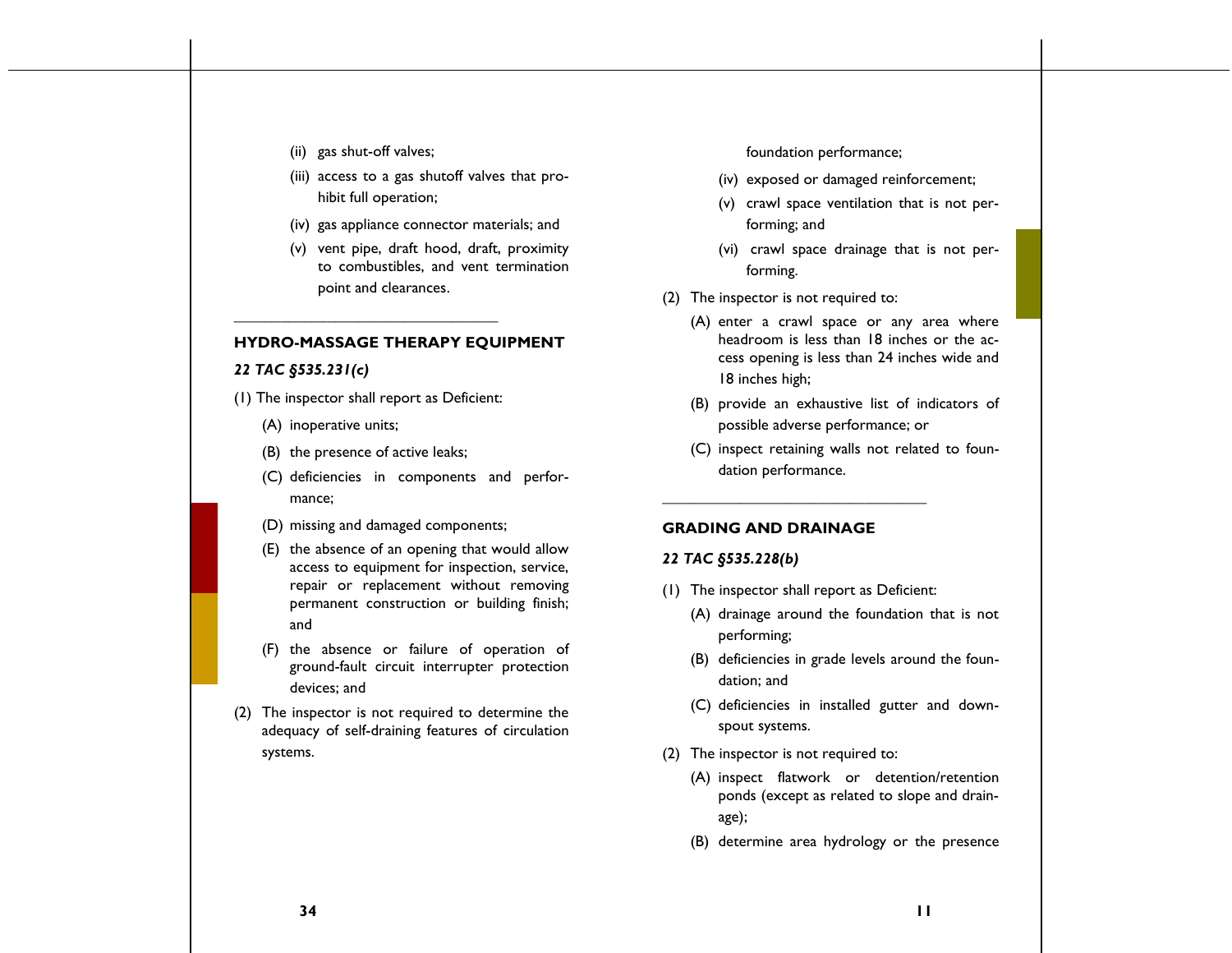### of underground water; or

**\_\_\_\_\_\_\_\_\_\_\_\_\_\_\_\_\_\_\_\_\_\_\_\_\_\_\_\_\_\_\_\_\_\_**

(C) determine the efficiency or performance of underground or surface drainage systems.

### **ROOF COVERING MATERIALS**

### *22 TAC §535.228(c)*

- (1) The inspector shall:
	- (A) inspect the roof covering materials from the surface of the roof;
	- (B) report:
		- (i) type of roof coverings;
		- (ii) vantage point from where the roof was inspected;
		- (iii) evidence of water penetration;
		- (iv) evidence of previous repairs to the roof covering material, flashing details, skylights and other roof penetrations; and
	- (C) report as Deficient deficiencies in:
		- (i) fasteners;
		- (ii) adhesion;
		- (iii) roof covering materials;
		- (iv) flashing details;
		- (v) skylights; and
		- (vi) other roof penetrations.
- (2) The inspector is not required to:
	- (A) inspect the roof from the roof level if, in the inspector's reasonable judgment, the

(XII) a temperature and pressure relief valve that failed to operate, when tested manually;

### (B) The inspector is not required to:

- (i) verify the effectiveness of the temperature and pressure relief valve, discharge piping, or pan drain pipes;
- (ii) operate the temperature and pressure relief valve if the operation of the valve may, in the inspector's reasonable judgment, cause damage to persons or property; or
- (iii) determine the efficiency or adequacy of the unit.
- (2) Requirements for electric units, the inspector shall report deficiencies in:
	- (A) performance of heating elements; and
	- (B) condition of conductors; and
- (3) Requirements for gas units, the inspector shall report as Deficient:
	- (A) gas leaks;
	- (B) flame impingement, uplifting flame, improper flame color, or excessive scale build-up;
	- (C) the absence of a gas shut-off valve within six feet of the appliance;
	- (D) the absence of a gas appliance connector or one that exceeds six feet in length;
	- (E) gas appliance connectors that are concealed within or extended through walls, floors, partitions, ceilings or appliance housings;
	- (F) deficiencies in:
		- (i) combustion and dilution air;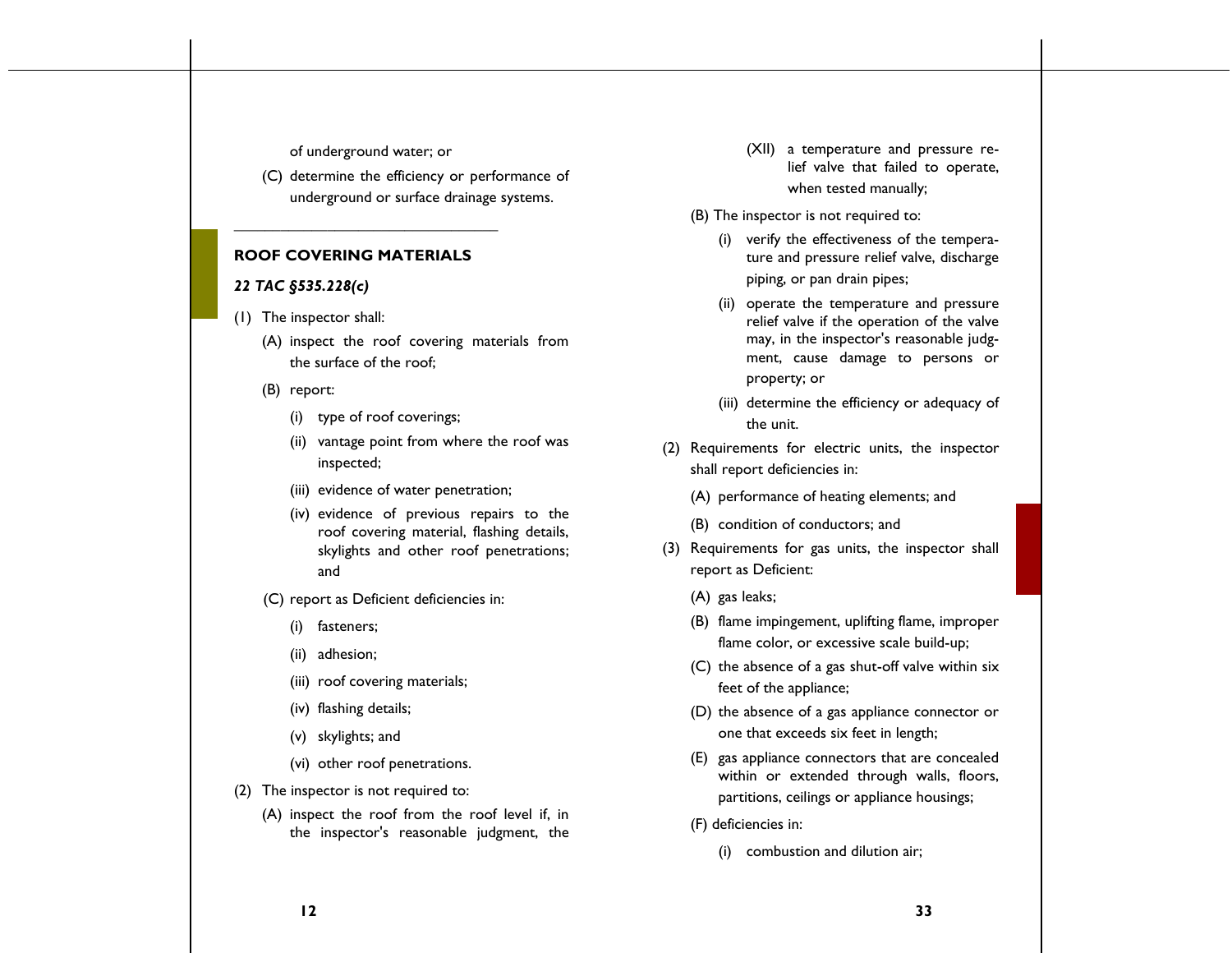(II) leaking or corroded fittings or tanks;

- (III) damaged or missing components;
- (IV) the absence of a cold water shutoff valve;
- (V) if applicable, the absence of a pan or a pan drain system that does not terminate over a waste receptor or to the exterior of the building above the ground surface;
- (VI) inappropriate locations;
- (VII) the lack of protection from physical damage;
- (VIII) burners, burner ignition devices or heating elements, switches, or thermostats that are not a minimum of 18 inches above the lowest garage floor elevation, unless the unit is listed for garage floor installation;
- (IX) the absence of an opening that would allow access to equipment for inspection, service, repair or replacement without removing permanent construction or building finish;
- (X) when applicable; a floored passageway and service platform that would allow access for equipment inspection, service, repair or replacement;
- (XI) the absence of or deficiencies in the temperature and pressure relief valve and discharge piping;

### inspector:

- (i) cannot safely reach or stay on the roof; or
- (ii) significant damage to the roof covering materials may result from walking on the roof;
- (B) determine:
	- (i) the remaining life expectancy of the roof covering; or
	- (ii) the number of layers of roof covering material;
- (C) identify latent hail damage;
- (D) exhaustively examine all fasteners and adhesion, or
- (E) provide an exhaustive list of locations of deficiencies and water penetrations.

# **\_\_\_\_\_\_\_\_\_\_\_\_\_\_\_\_\_\_\_\_\_\_\_\_\_\_\_\_\_\_\_\_\_\_ ROOF STRUCTURES AND ATTICS**

### *22 TAC §535.228(d)*

- (1) The inspector shall:
	- (A) report:
		- (i) the vantage point from which the attic space was inspected;
		- (ii) approximate average depth of attic insulation;
		- (iii) evidence of water penetration;
	- (B) report as Deficient:
		- (i) attic space ventilation that is not performing;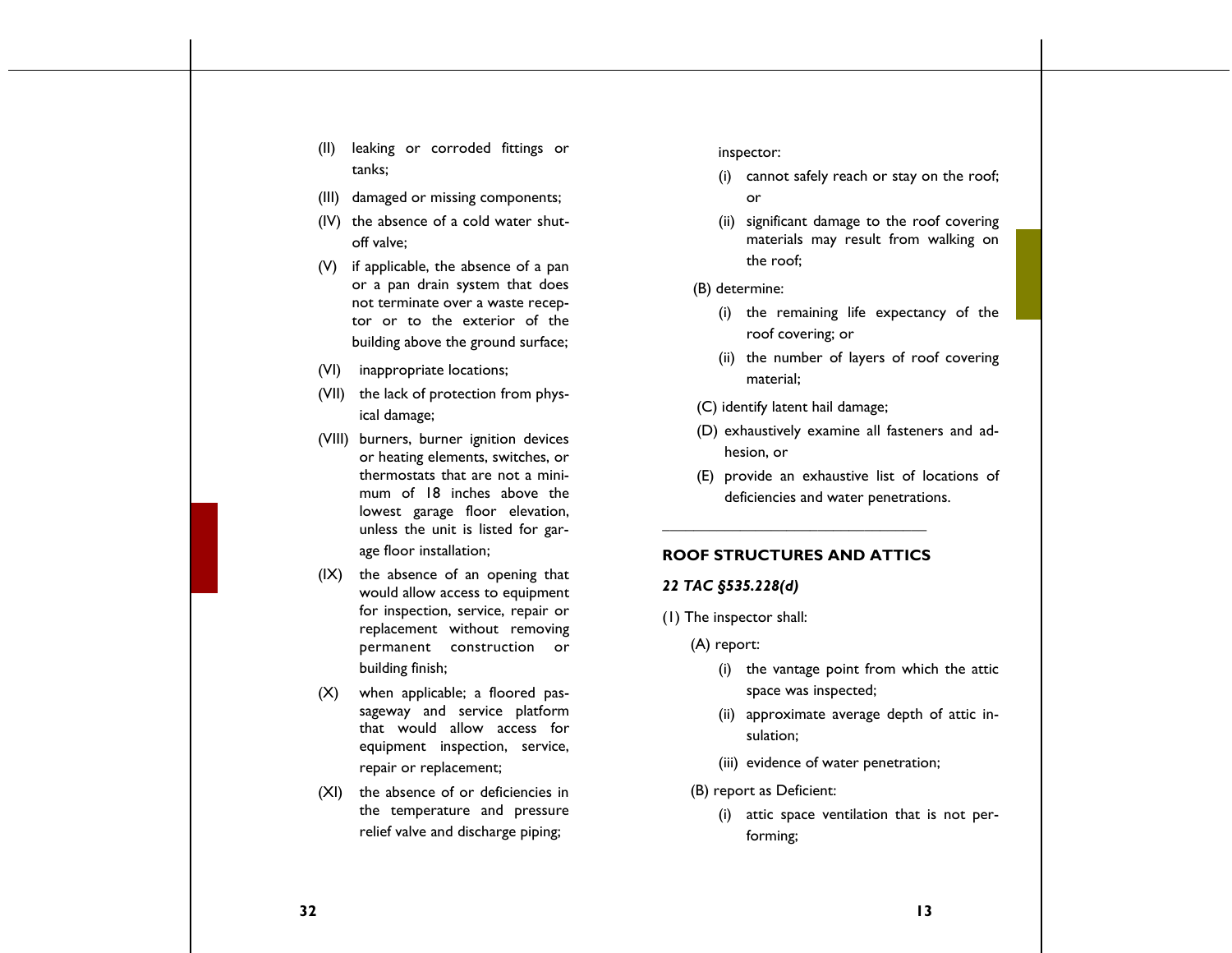- (ii) deflections or depressions in the roof surface as related to adverse performance of the framing and decking;
- (iii) missing insulation;
- (iv) deficiencies in
	- (I) installed framing members and decking;
	- (II) attic access ladders and access openings; and
	- (III) attic ventilators.
- (2) The inspector is not required to:
	- (A) enter attics or unfinished spaces where openings are less than 22 inches by 30 inches or headroom is less than 30 inches;
	- (B) operate powered ventilators; or

**\_\_\_\_\_\_\_\_\_\_\_\_\_\_\_\_\_\_\_\_\_\_\_\_\_\_\_\_\_\_\_\_\_\_**

(C) provide an exhaustive list of locations of deficiencies and water penetrations.

# **INTERIOR WALLS, CEILINGS, FLOORS, AND DOORS**

### *22 TAC §535.228(e)*

- (1) The inspector shall:
	- (A) report evidence of water penetration;
	- (B) report as Deficient:
		- (i) deficiencies in the condition and performance of doors and hardware;
		- (ii) deficiencies related to structural performance or water penetration; and
		- (iii) the absence of or deficiencies in fire

(D) inspect:

(i) any system that has been winterized, shut down or otherwise secured;

(ii) circulating pumps, free-standing appliances, solar water heating systems, waterconditioning equipment, filter systems, water mains, private water supply systems, water wells, pressure tanks, sprinkler systems, swimming pools, or fire sprinkler systems;

(iii) inaccessible gas supply system components for leaks;

(iv) for sewer clean-outs; or

(v) for the presence or performance of private sewage disposal systems; or

(E) determine:

(i) quality, potability, or volume of the water supply; or

(ii) effectiveness of backflow or antisiphon devices.

**\_\_\_\_\_\_\_\_\_\_\_\_\_\_\_\_\_\_\_\_\_\_\_\_\_\_\_\_\_\_\_\_\_\_**

### **WATER HEATERS**

### *22 TAC §535.231(b)*

- (1) General requirements.
	- (A) The inspector shall:
		- (i) report:

(I) the energy source;

- (II) the capacity of the units;
- (ii) report as Deficient:
	- (I) inoperative units;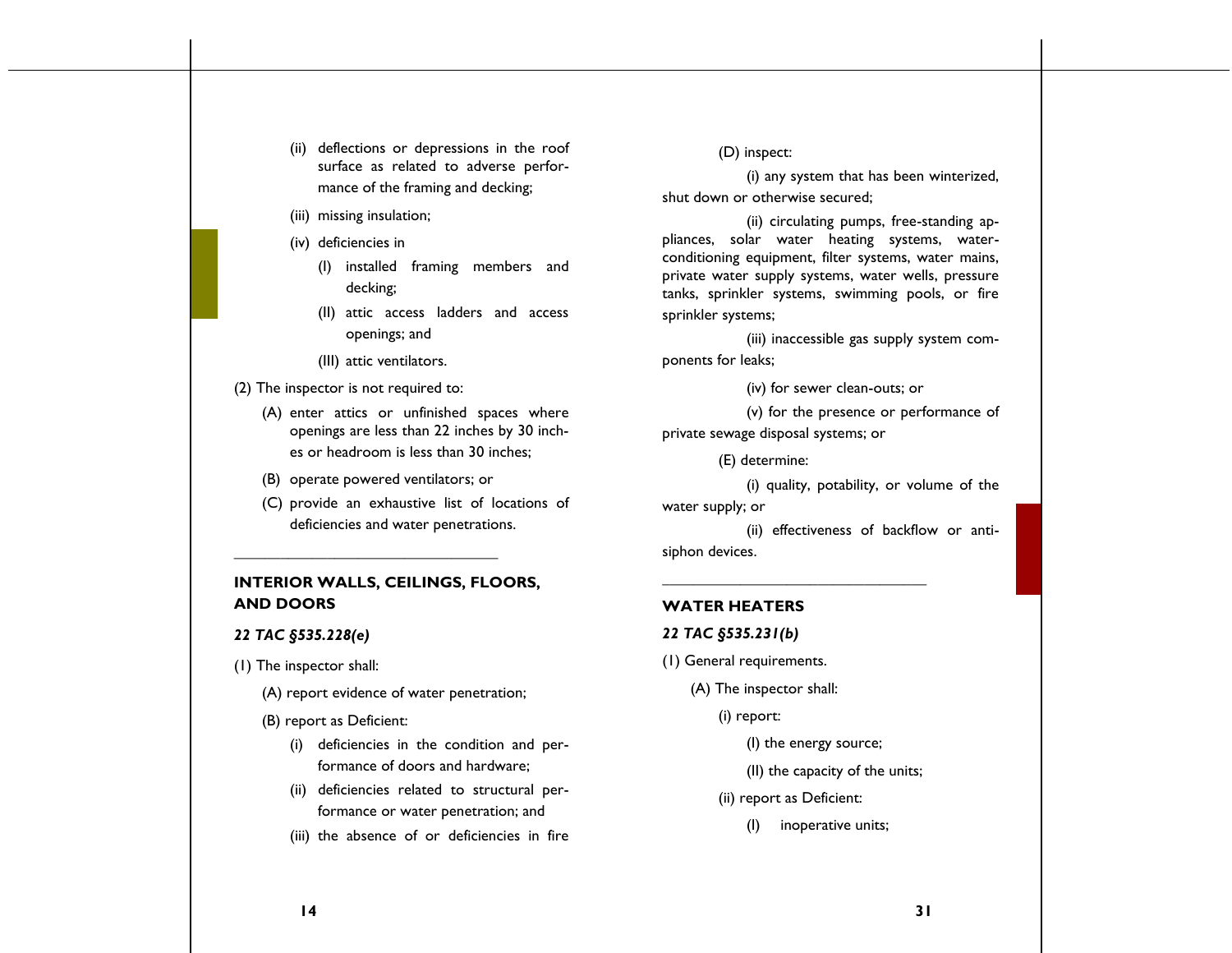(III) back-flow devices, anti-siphon devices, or air gaps at the flow end of fixtures; and

(vi) deficiencies in:

(I) water supply pipes and waste pipes;

(II) the installation and termination of the vent system;

(III) the performance of fixtures and faucets not connected to an appliance;

(IV) water supply, as determined by viewing functional flow in two fixtures operated simultaneously;

(V) fixture drain performance;

(VI) orientation of hot and cold faucets;

(VII) installed mechanical drain

(VIII) commodes, fixtures, showers, tubs, and enclosures; and

(IX) the condition of the gas distribution system.

(2) The inspector is not required to:

(A) operate any main, branch, or shut-off valves;

(B) operate or inspect sump pumps or waste ejector pumps;

(C) verify the performance of:

(i) the bathtub overflow;

(ii) clothes washing machine drains or hose bibbs; or

(iii) floor drains;

separation between the garage and the living space and between the garage and its attic.

#### (2) The inspector is not required to:

- (A) report cosmetic damage or the condition of floor, wall, or ceiling coverings; paints, stains, or other surface coatings; cabinets; or countertops, or
- (B) provide an exhaustive list of locations of deficiencies and water penetrations.

# **EXTERIOR WALLS, DOORS, AND WIN-DOWS**

**\_\_\_\_\_\_\_\_\_\_\_\_\_\_\_\_\_\_\_\_\_\_\_\_\_\_\_\_\_\_\_\_\_\_**

### *22 TAC §535.228(f)*

(1) The inspector shall:

(A) report evidence of water penetration;

(B) report as Deficient:

- (i) the absence of performing emergency escape and rescue openings in all sleeping rooms;
- (ii) a solid wood door less than 1-3/8 inches in thickness, a solid or honeycomb core steel door less than 1-3/8 inches thick, or a 20-minute fire-rated door between the residence and an attached garage;
- (iii) missing or damaged screens;
- (iv) deficiencies related to structural performance or water penetration;
- (v) deficiencies in:
	- (I) weather stripping, gaskets or other

stops;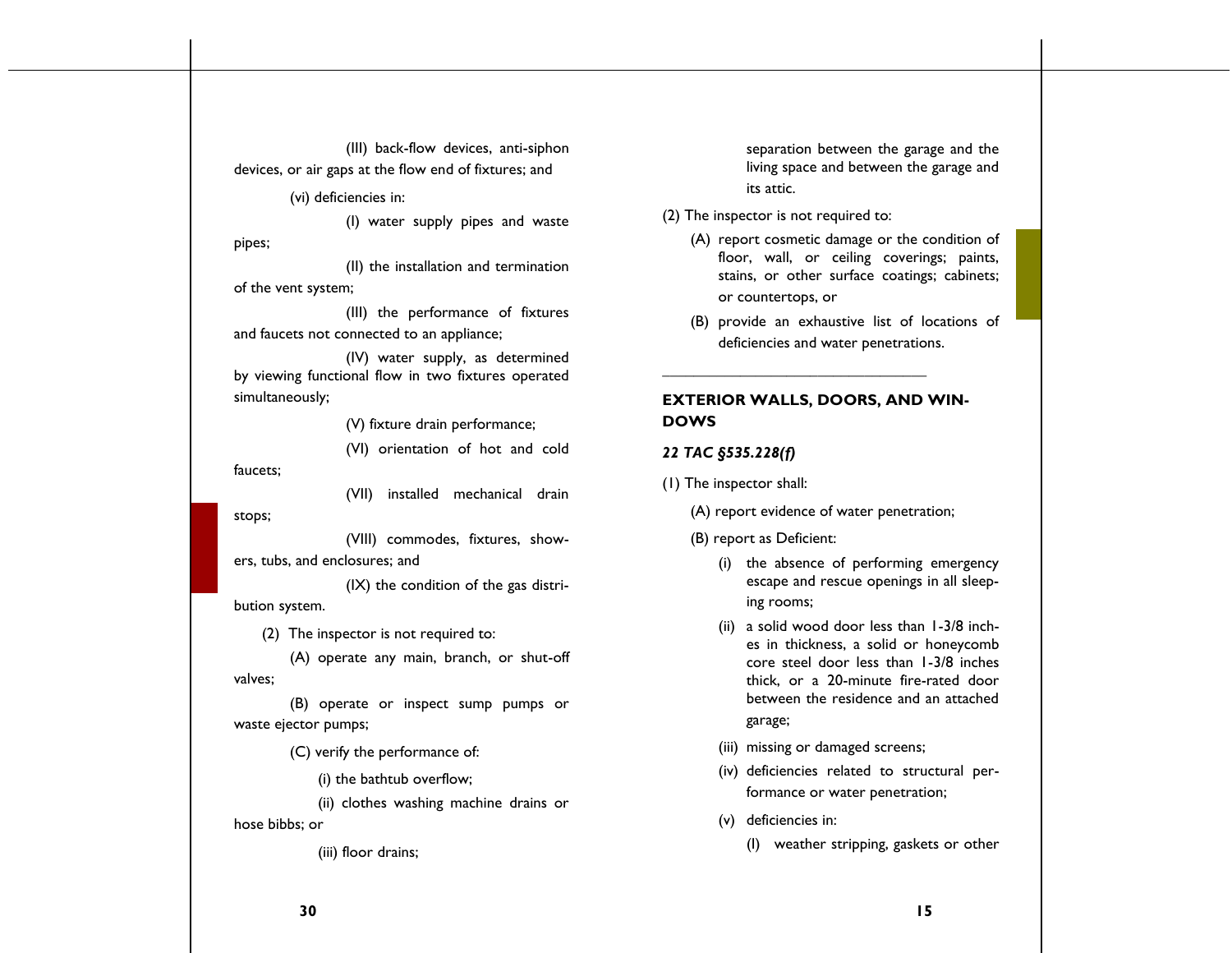air barrier materials;

- (II) claddings;
- (III) water resistant materials and coatings;
- (IV) flashing details and terminations;
- (V) the condition and performance of exterior doors, garage doors and hardware; and
- (VI) the condition and performance of windows and components.
- (2) The inspector is not required to:
	- (A) report the condition of awnings, blinds, shutters, security devices, or other nonstructural systems;
	- (B) determine the cosmetic condition of paints, stains, or other surface coatings; or
	- (C) operate a lock if the key is not available.
	- (D) provide an exhaustive list of locations of deficiencies and water penetrations.

### **EXTERIOR AND INTERIOR GLAZING**

**\_\_\_\_\_\_\_\_\_\_\_\_\_\_\_\_\_\_\_\_\_\_\_\_\_\_\_\_\_\_\_\_\_\_**

### *22 TAC §535.228(g)*

- (1) The inspector shall report as Deficient:
	- (A) insulated windows that are obviously fogged or display other evidence of broken seals;
	- (B) deficiencies in glazing, weather stripping and glazing compound in windows and doors; and
	- (C) the absence of safety glass in hazardous locations.
- (A) sizing, efficiency, or adequacy of the system;
- (B) balanced air flow of the conditioned air to the various parts of the building; or
- (C) types of materials contained in insulation.

# PLUMBING SYSTEM

### **PLUMBING SYSTEMS**

#### *22 TAC §535.231(a)*

- (1)The inspector shall:
	- (A) report:
		- (i) location of water meter;
		- (ii) location of homeowners main water supply shutoff valve; and
		- (iii) static water pressure;

### (B) report as Deficient:

- (i) the presence of active leaks;
- (ii) the lack of a pressure reducing valve when the water pressure exceeds 80 PSI;
- (iii) the lack of an expansion tank at the water heater(s) when a pressure reducing valve is in place at the water supply line/system, unless the pressure reducing valve automatically allows for thermal expansion;
- (iv) the absence of:

(I) fixture shut-off valves;

(II) dielectric unions, when applica-

ble;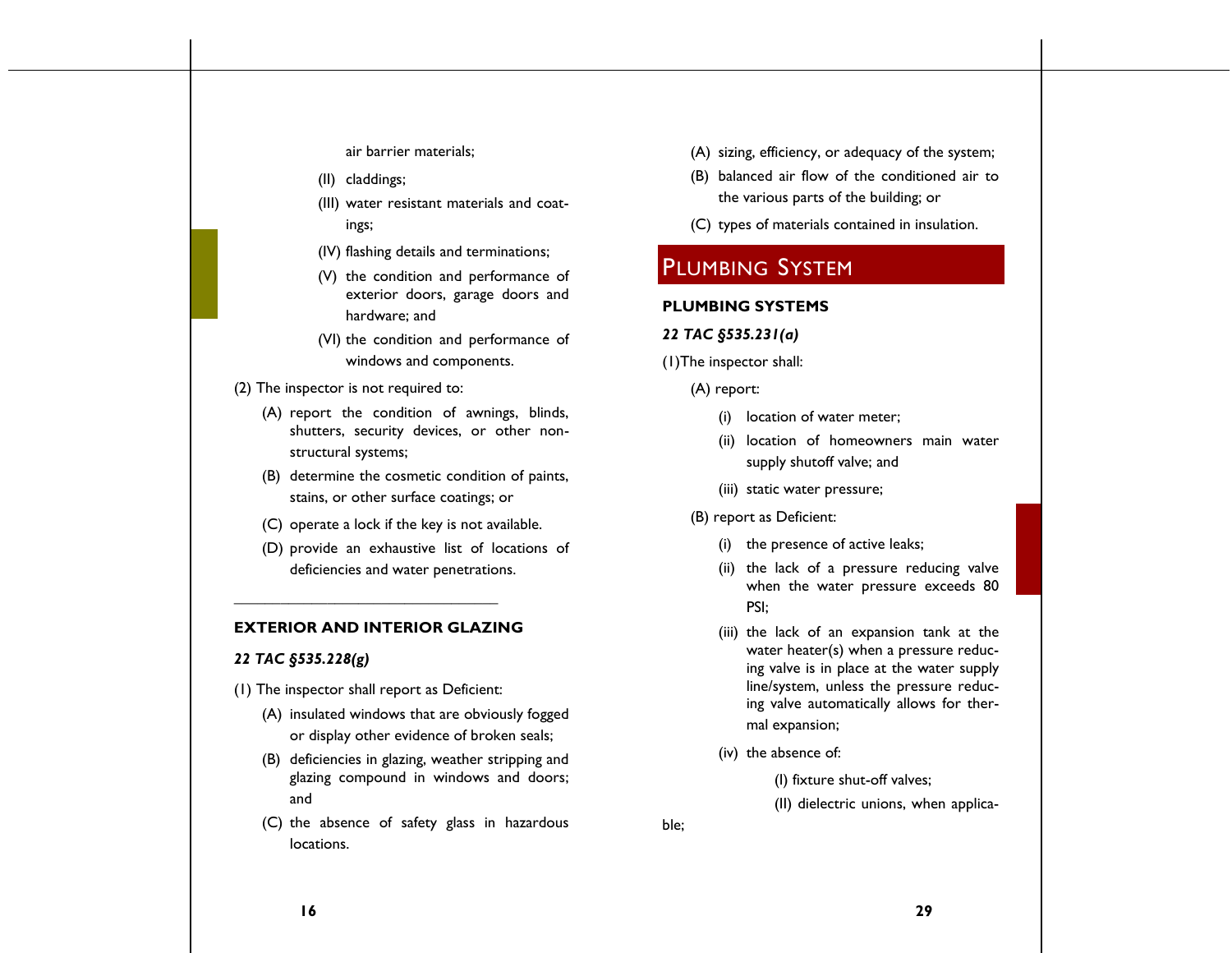required to perform the following actions:

- (1) program digital thermostats or controls;
- (2) inspect:
	- (A) for pressure of the system refrigerant, type of refrigerant, or refrigerant leaks;
	- (B) winterized or decommissioned equipment; or
	- (C) duct fans, humidifiers, dehumidifiers, air purifiers, motorized dampers, electronic air filters, multi-stage controllers, sequencers, heat reclaimers, wood burning stoves, boilers, oil-fired units, supplemental heating appliances, de-icing provisions, or reversing valves;
- (3) operate:
	- (A) setback features on thermostats or controls;
	- (B) cooling equipment when the outdoor temperature is less than 60 degrees Fahrenheit;
	- (C) radiant heaters, steam heat systems, or unvented gas-fired heating appliances; or
	- (D) heat pumps, in the heat pump mode, when the outdoor temperature is above 70 degrees;
- (4) verify:
	- (A) compatibility of components;
	- (B) tonnage match of indoor coils and outside coils or condensing units;
	- (C) the accuracy of thermostats; or
	- (D) the integrity of the heat exchanger; or
- (5) determine:
- (2) The inspector is not required to:
	- (A) exhaustively inspect insulated windows for evidence of broken seals;
	- (B) exhaustively inspect glazing for identifying labels; or
	- (C) identify specific locations of damage.

### **INTERIOR AND EXTERIOR STAIRWAYS**

### *22 TAC §535.228(h)*

(1) The inspector shall report as Deficient:

**\_\_\_\_\_\_\_\_\_\_\_\_\_\_\_\_\_\_\_\_\_\_\_\_\_\_\_\_\_\_\_\_\_\_**

- (A) spacing between intermediate balusters, spindles, or rails for steps, stairways, guards, and railings that permit passage of an object greater than 4 inches in diameter, except that on the open side of the staircase treads, spheres less than 4-3/8 inches in diameter may pass through the guard rail balusters or spindles; and
- (B) deficiencies in steps, stairways, landings, guardrails, and handrails.
- (2) The inspector is not required to exhaustively measure every stairway component.

### **FIREPLACES AND CHIMNEYS**

### *22 TAC §535.228(i)*

(1) The inspector shall report as Deficient:

**\_\_\_\_\_\_\_\_\_\_\_\_\_\_\_\_\_\_\_\_\_\_\_\_\_\_\_\_\_\_\_\_\_\_**

- (A) built-up creosote in accessible areas of the firebox and flue;
- (B) the presence of combustible materials in near proximity to the firebox opening;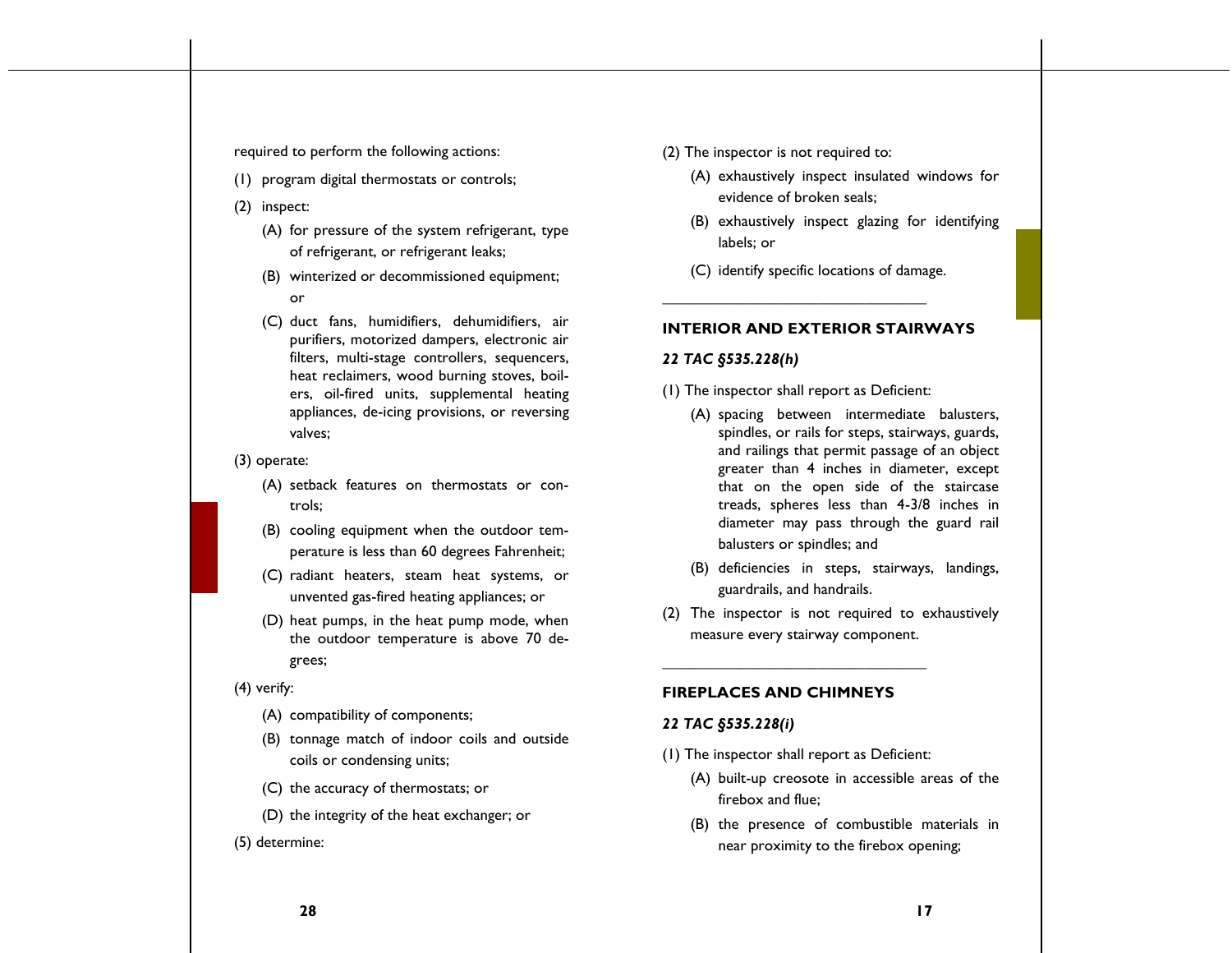- (C) the absence of fireblocking at the attic penetration of the chimney flue, where accessible; and
- (D) deficiencies in the:
	- (i) damper;
	- (ii) lintel, hearth, hearth extension, and firebox;
	- (iii) gas valve and location;
	- (iv) circulating fan;
	- (v) combustion air vents; and
	- (vi) chimney structure, termination, coping, crown, caps, and spark arrestor.
- (2) The inspector is not required to:
	- (A) verify the integrity of the flue;

**\_\_\_\_\_\_\_\_\_\_\_\_\_\_\_\_\_\_\_\_\_\_\_\_\_\_\_\_\_\_\_\_\_\_**

- (B) perform a chimney smoke test; or
- (C) determine the adequacy of the draft.

# **PORCHES, BALCONIES, DECKS AND CARPORTS**

### *22 TAC §535.228(j)*

(1) The inspector shall:

(A) inspect:

- (i) attached balconies, carports, and porches;
- (ii) abutting porches, decks, and balconies that are used for ingress and egress; and
- (B) report as Deficient:
- (iii) deficiencies in performance or mounting;
- (iv) missing or damaged components;
- (v) the presence of active water leaks; and
- (vi) the absence of backflow prevention.

### **DUCT SYSTEMS, CHASES, AND VENTS**

### *22 TAC §535.230(c)*

(1) The inspector shall report as Deficient:

**\_\_\_\_\_\_\_\_\_\_\_\_\_\_\_\_\_\_\_\_\_\_\_\_\_\_\_\_\_\_\_\_\_\_**

- (A) damaged duct systems or improper material;
- (B) damaged or missing duct insulation;
- (C) the absence of air flow at accessible supply registers;
- (D) the presence of gas piping and sewer vents concealed in ducts, plenums and chases;
- (E) ducts or plenums in contact with earth; and
- (2) The inspector shall report as Deficient deficiencies in:
	- (A) filters;
	- (B) grills or registers; and
	- (C) the location of return air openings.

**\_\_\_\_\_\_\_\_\_\_\_\_\_\_\_\_\_\_\_\_\_\_\_\_\_\_\_\_\_\_\_\_\_\_**

### **GENERAL LIMITATIONS**

### *22 TAC §535.230(d)*

For heating, ventilation, and air conditioning systems inspected under this section, the inspector is not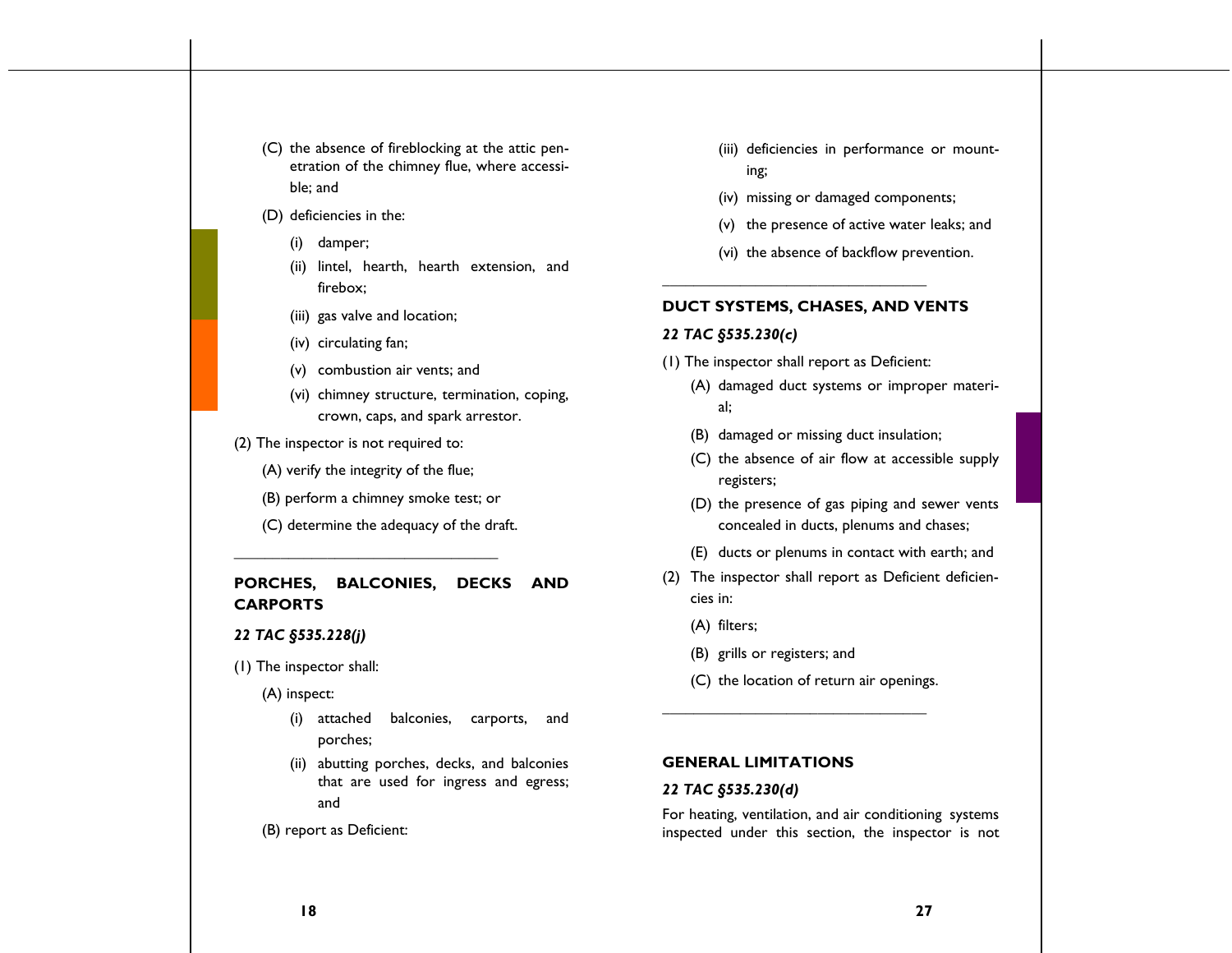tion or building finish;

- (iv) when applicable; a floored passageway and service platform that would allow access for equipment inspection, service, repair or replacement;
- (v) noticeable vibration of blowers or fans;
- (vi) water in the auxiliary/secondary drain pan;
- (vii) a primary drain pipe that discharges in a sewer vent;
- (viii)missing or deficient refrigerant pipe insulation;
- (ix) dirty coils, where accessible;
- (x) condensing units lacking adequate clearances or air circulation or that has deficiencies in the fins, location, levelness, or elevation above grade surfaces;
- (xi) deficiencies in:
	- (I) the condensate drain and auxiliary/ secondary pan and drain system;
	- (II) mounting and performance of window or wall units; and
	- (III) thermostats.
- (2) Requirements for evaporative coolers.
	- (A) The inspector shall report:
		- (i) type of systems;
		- (ii) the type of water supply line;
	- (B) The inspector shall report as Deficient:
		- (i) inoperative units;
		- (ii) inadequate access and clearances;
- (i) on decks 30 inches or higher above the adjacent grade, spacings between intermediate balusters, spindles, or rails that permit passage of an object greater than four inches in diameter; and
- (ii) deficiencies in accessible components.
- (2) The inspector is not required to:
	- (A) exhaustively measure every porch, balcony, deck, or attached carport components; or
	- (B) enter any area where headroom is less than 18 inches or the access opening is less than 24 inches wide and 18 inches high.

# ELECTRICAL SYSTEMS

### **SERVICE ENTRANCE AND PANELS**

### *22 TAC §535.229 (a)*

- (1) The inspector shall report as Deficient:
	- (A) a drop, weatherhead or mast that is not securely fastened to the building;
	- (B) the absence of or deficiencies in the grounding electrode system;
	- (C) missing or damaged dead fronts or covers plates;
	- (D) conductors not protected from the edges of electrical cabinets, gutters, or cutout boxes;
	- (E) electrical cabinets and panel boards not appropriate for their location; such as a clothes closet, bathrooms or where they are exposed to physical damage;
	- (F) electrical cabinets and panel boards that are not accessible or do not have a minimum of 36-inches of clearance in front of them;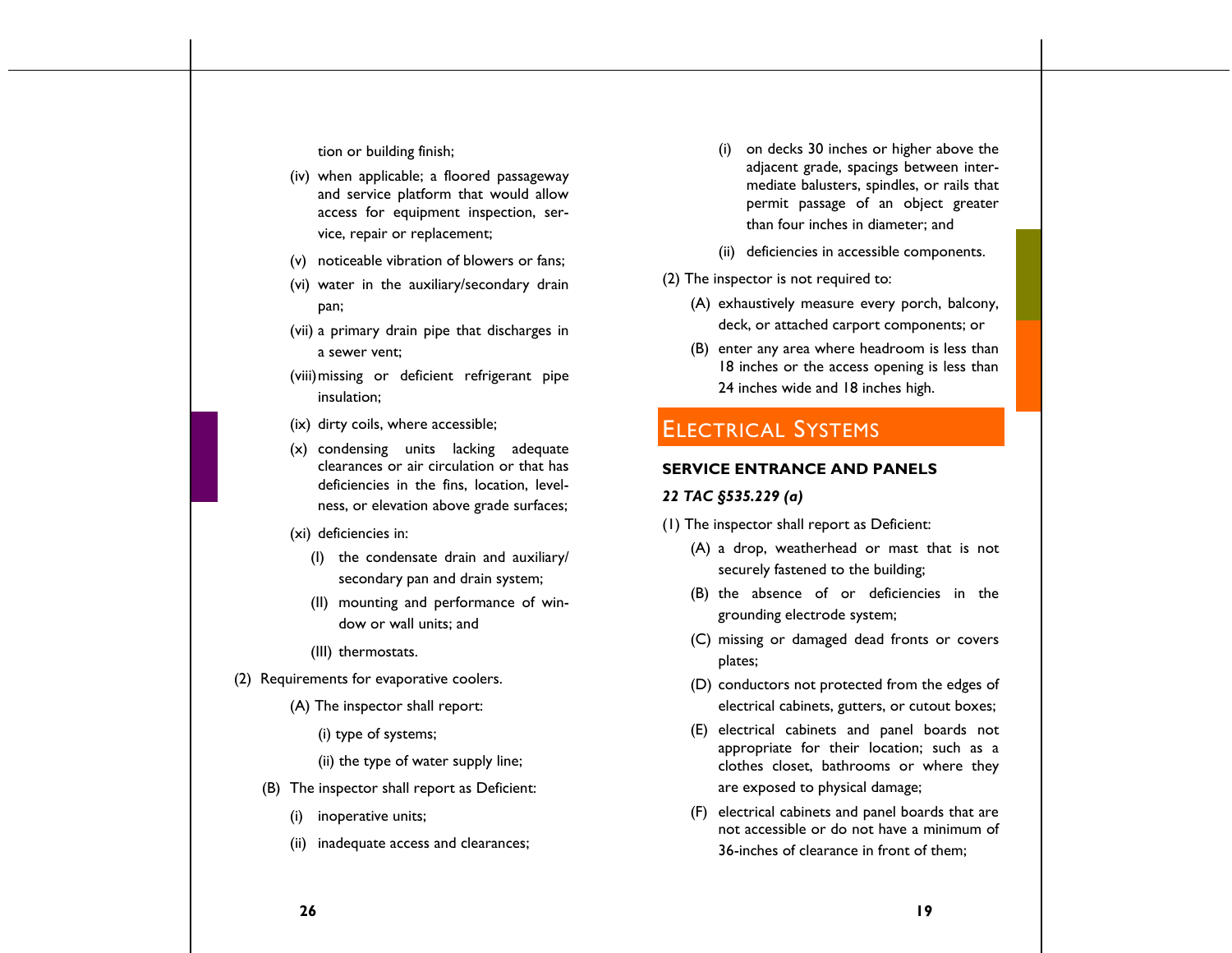### (G) deficiencies in:

- (i) electrical cabinets, gutters, cutout boxes, and panel boards;
- (ii) the insulation of the service entrance conductors, drip loop, separation of conductors at weatherheads, and clearances;
- (iii) the compatibility of overcurrent devices and conductors;
- (iv) the overcurrent device and circuit for labeled and listed 240 volt appliances;
- (v) bonding and grounding;
- (vi) conductors;
- (vii) the operation of installed ground-fault or arc-fault circuit interrupter devices; and

#### (H) the absence of:

- (i) trip ties on 240 volt overcurrent devices or multi-wire branch circuit;
- (ii) appropriate connections;
- (iii) anti-oxidants on aluminum conductor terminations;
- (iv) a main disconnecting means.
- (2) The inspector is not required to:
	- (A) determine present or future sufficiency of service capacity amperage, voltage, or the capacity of the electrical system;
	- (B) test arc-fault circuit interrupter devices when the property is occupied or damage to personal property may result, in the inspector's reasonable judgment;

feet of the appliance;

- (D) the absence of a gas appliance connector or one that exceeds six feet in length;
- (E) gas appliance connectors that are concealed within or extended through walls, floors, partitions, ceilings or appliance housings; and
- (F) deficiencies in:
	- (i) combustion, and dilution air;
	- (ii) gas shut-off valves;

**\_\_\_\_\_\_\_\_\_\_\_\_\_\_\_\_\_\_\_\_\_\_\_\_\_\_\_\_\_\_\_\_\_\_**

- (iii) access to a gas shutoff valves that prohibits full operation;
- (iv) gas appliance connector materials; and
- (v) the vent pipe, draft hood, draft, proximity to combustibles, and vent termination point and clearances; and

### **COOLING EQUIPMENT**

### *22 TAC §535.230(b)*

(1) Requirements for cooling units other than evaporative cooler.

- (A) The inspector shall report the type of systems;
- (B) The inspector shall report as Deficient:
	- (i) inoperative units;
	- (ii) inadequate cooling as demonstrated by its performance;
	- (iii) the absence of an opening that would allow access to equipment for inspection, service, repair or replacement without removing permanent construc-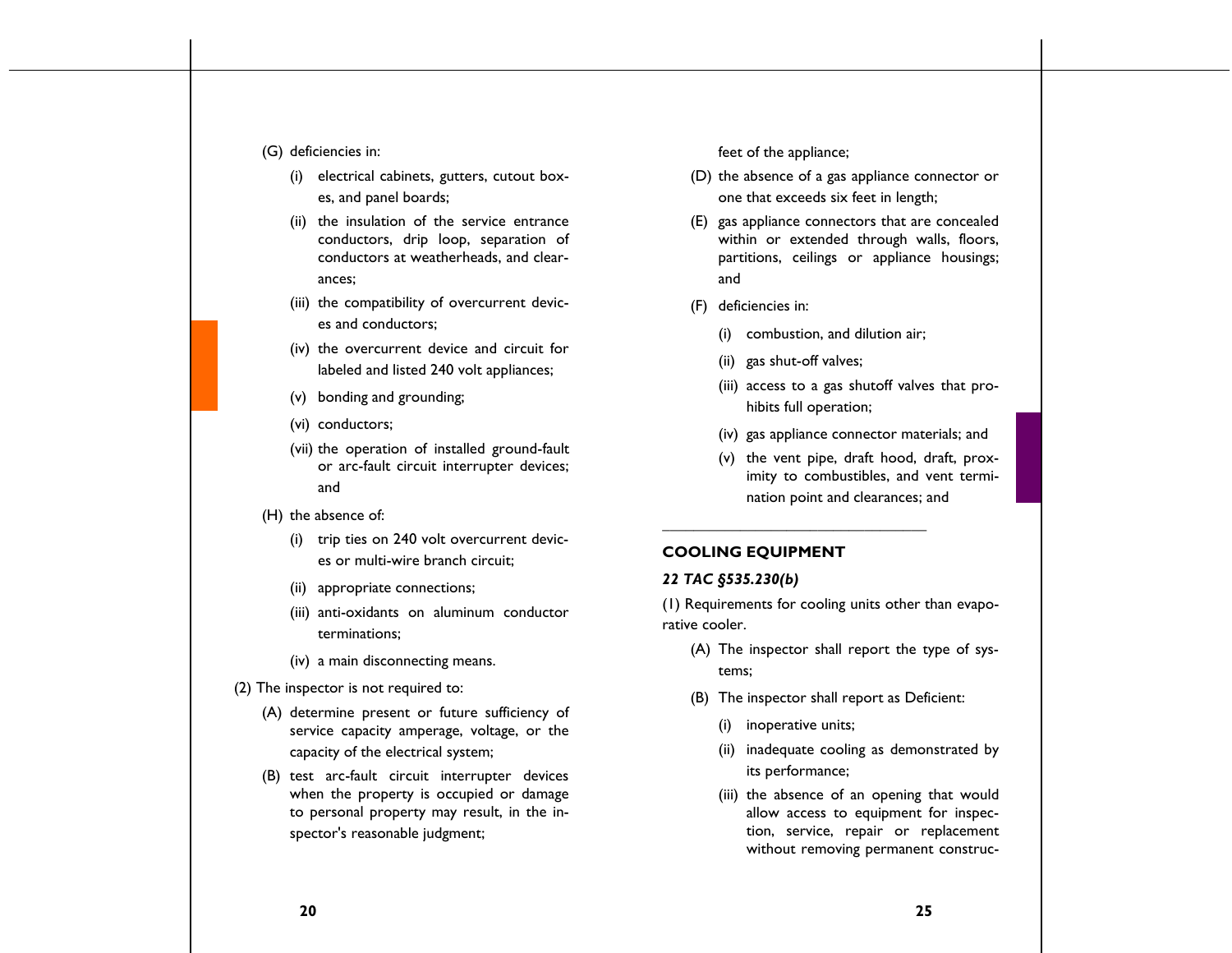- (ii) deficiencies in the thermostats;
- (iii) inappropriate location;
- (iv) the lack of protection from physical damage;
- (v) burners, burner ignition devices or heating elements, switches, and thermostats that are not a minimum of 18 inches above the lowest garage floor elevation, unless the unit is listed for garage floor installation;
- (vi) the absence of an opening that would allow access to equipment for inspection, service, repair or replacement without removing permanent construction or building finish;
- (vii) when applicable; a floored passageway and service platform that would allow access for equipment inspection, service, repair or replacement;
- (viii) deficiencies in mounting and performance of window and wall units;
- (2) Requirements for electric heating units, the inspector shall report deficiencies in:
	- (A) performance of heat pumps;
	- (B) performance of heating elements; and
	- (C) condition of conductors; and
- (3) Requirements for gas heating units, the inspector shall report as Deficient:
	- (A) gas leaks;
	- (B) flame impingement, uplifting flame, improper flame color, or excessive scale buildup;
	- (C) the absence of a gas shut-off valve within six
- (C) conduct voltage drop calculations;
- (D) determine the accuracy of overcurrent device labeling;
- (E) remove covers where hazardous as judged by the inspector;
- (F) verify the effectiveness of overcurrent devices; or
- (G) operate overcurrent devices. **\_\_\_\_\_\_\_\_\_\_\_\_\_\_\_\_\_\_\_\_\_\_\_\_\_\_\_\_\_\_\_\_\_\_**

# **BRANCH CIRCUITS, CONNECTED DEVICES, AND FIXTURES**

### *22 TAC §535.229 (b)*

- (1) The inspector shall:
	- (A) manually test the installed and accessible smoke and carbon monoxide alarms;
	- (B) report the type of branch circuit conductors;
	- (C) report as Deficient:
		- (i) the absence of ground-fault circuit interrupter protection in all:
			- (I) bathroom receptacles;
			- (II) garage receptacles;
			- (III) outdoor receptacles;
			- (IV) crawl space receptacles;
			- (V) unfinished basement receptacles;
			- (VI) kitchen countertop receptacles; and
			- (VII)receptacles that are located within six feet of the outside edge of a